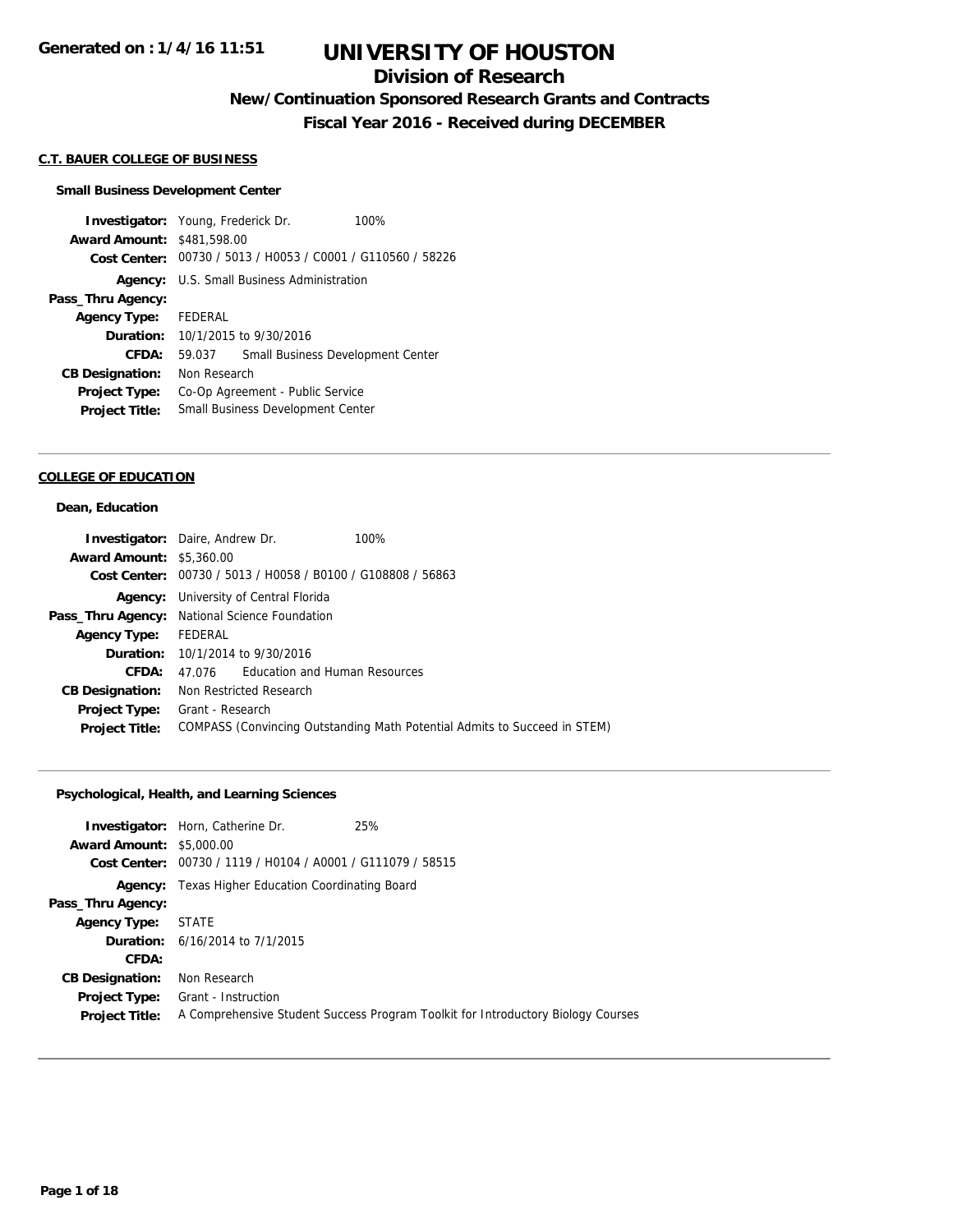## **Division of Research**

# **New/Continuation Sponsored Research Grants and Contracts**

**Fiscal Year 2016 - Received during DECEMBER**

#### **COLLEGE OF EDUCATION**

## **Psychological, Health, and Learning Sciences**

|                                 | <b>Investigator:</b> CorreaFernandez, Virmarie Dr. 50%                                                                          |
|---------------------------------|---------------------------------------------------------------------------------------------------------------------------------|
| <b>Award Amount: \$1,303.50</b> |                                                                                                                                 |
|                                 | Cost Center: 00730 / 5016 / H0064 / B0001 / G109385 / 56532                                                                     |
|                                 | <b>Agency:</b> Rice University                                                                                                  |
|                                 | <b>Pass_Thru Agency:</b> Cancer Prevention and Research Institute of Texas                                                      |
| Agency Type:                    | STATE                                                                                                                           |
|                                 | <b>Duration:</b> 12/1/2014 to 11/30/2015                                                                                        |
| <b>CFDA:</b>                    |                                                                                                                                 |
| <b>CB Designation:</b>          | <b>Restricted Research</b>                                                                                                      |
| <b>Project Type:</b>            | Grant - Research                                                                                                                |
| <b>Project Title:</b>           | Taking Texas Tobacco-Free: Expanding the Integral Care Campus and Community Model into a Statewide Cancer<br>Prevention Program |

|                                 | <b>Investigator:</b> Reitzel, Lorraine Dr.<br>50%                                                                               |  |
|---------------------------------|---------------------------------------------------------------------------------------------------------------------------------|--|
| <b>Award Amount: \$1,303.50</b> |                                                                                                                                 |  |
|                                 | Cost Center: 00730 / 5016 / H0064 / B0001 / G109385 / 56532                                                                     |  |
|                                 | <b>Agency:</b> Rice University                                                                                                  |  |
|                                 | <b>Pass_Thru Agency:</b> Cancer Prevention and Research Institute of Texas                                                      |  |
| <b>Agency Type:</b>             | STATE                                                                                                                           |  |
|                                 | <b>Duration:</b> 12/1/2014 to 11/30/2015                                                                                        |  |
| CFDA:                           |                                                                                                                                 |  |
| <b>CB Designation:</b>          | <b>Restricted Research</b>                                                                                                      |  |
| Project Type:                   | Grant - Research                                                                                                                |  |
| <b>Project Title:</b>           | Taking Texas Tobacco-Free: Expanding the Integral Care Campus and Community Model into a Statewide Cancer<br>Prevention Program |  |

## **COLLEGE OF LIBERAL ARTS AND SOCIAL SCIENCES**

### **Health and Human Performance**

|                                  | 40%<br><b>Investigator:</b> Simpson, Richard Dr.                                                                                                      |  |  |
|----------------------------------|-------------------------------------------------------------------------------------------------------------------------------------------------------|--|--|
| <b>Award Amount: \$20,000.00</b> |                                                                                                                                                       |  |  |
|                                  | Cost Center: 00730 / 5013 / H0288 / B0001 / G108758 / 56643                                                                                           |  |  |
|                                  | <b>Agency:</b> NASA - National Aeronautics and Space Administration - Johnson Space Center                                                            |  |  |
| Pass_Thru Agency:                |                                                                                                                                                       |  |  |
| <b>Agency Type:</b>              | FEDERAL                                                                                                                                               |  |  |
|                                  | <b>Duration:</b> 11/13/2014 to 11/12/2017                                                                                                             |  |  |
| <b>CFDA:</b>                     | Basic Research, Educational Outreach, or Training in the area of Exploration<br>43.003                                                                |  |  |
| <b>CB Designation:</b>           | <b>Restricted Research</b>                                                                                                                            |  |  |
| <b>Project Type:</b>             | Grant - Research                                                                                                                                      |  |  |
| <b>Project Title:</b>            | CHARACTERIZATION OF PSYCHOLOGICAL RISK, OVERLAP WITH PHYSICAL HEALTH, AND ASSOCIATED<br>PERFORMANCE IN ISOLATED, CONFINED, EXTREME (ICE) ENVIRONMENTS |  |  |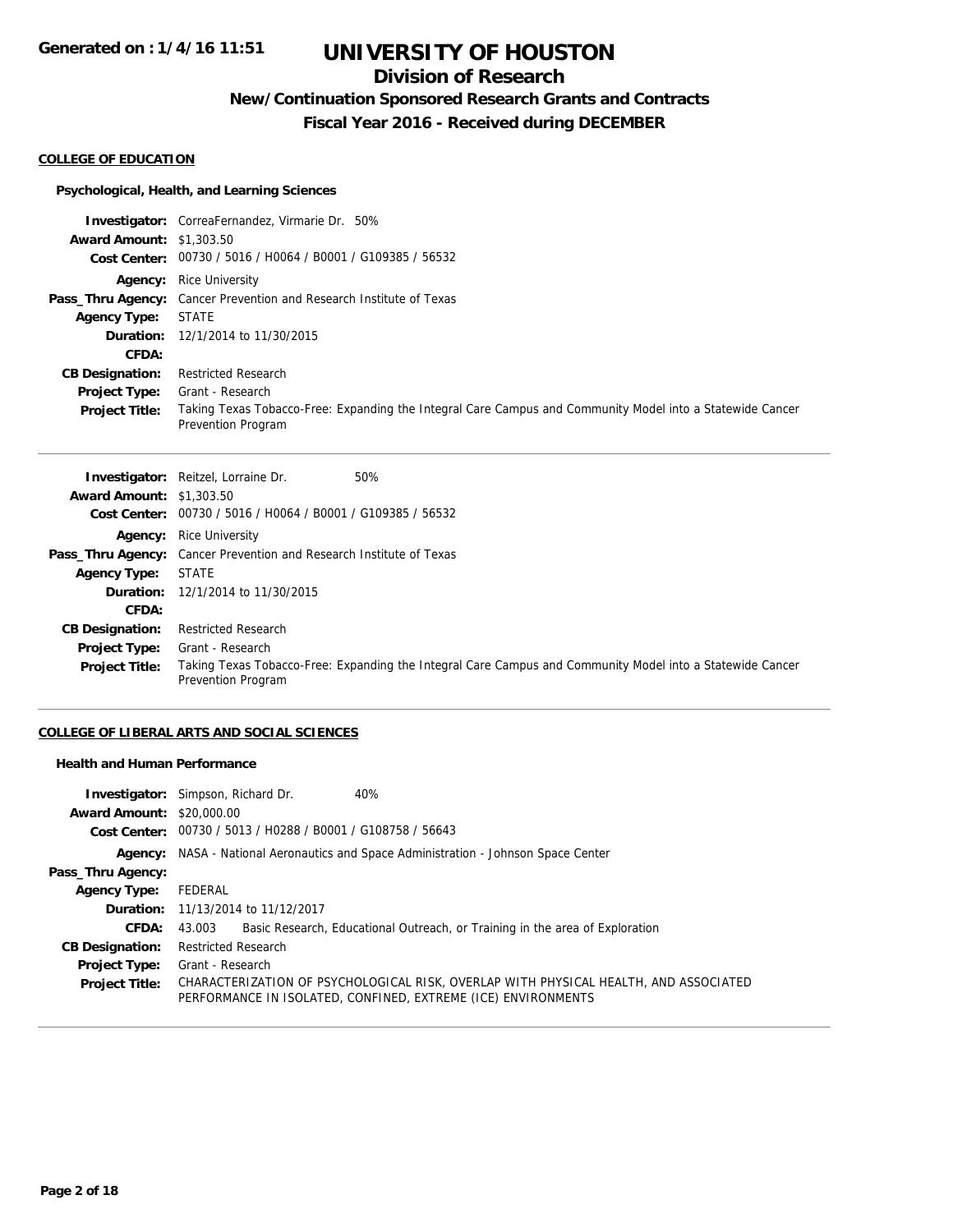## **Division of Research**

# **New/Continuation Sponsored Research Grants and Contracts**

**Fiscal Year 2016 - Received during DECEMBER**

## **COLLEGE OF LIBERAL ARTS AND SOCIAL SCIENCES**

## **Psychology**

| Investigator:<br><b>Award Amount:</b><br>Cost Center:                                                                            | Cirino, Paul Dr.<br>3%<br>\$50,581.80<br>00730 / 5013 / H0288 / B0001 / G103717 / 49978                                                                                                                                                                              |  |  |
|----------------------------------------------------------------------------------------------------------------------------------|----------------------------------------------------------------------------------------------------------------------------------------------------------------------------------------------------------------------------------------------------------------------|--|--|
| Agency:<br>Pass_Thru Agency:<br><b>Agency Type:</b><br>CFDA:<br><b>CB Designation:</b><br>Project Type:<br><b>Project Title:</b> | National Institute of Child Health and Human Development<br>FEDERAL<br><b>Duration:</b> 12/1/2011 to 11/30/2016<br>Center for Research for Mothers and Children<br>93.865<br><b>Restricted Research</b><br>Grant - Research<br>Learning Disabilities Research Center |  |  |
| Investigator:<br><b>Award Amount:</b><br>Cost Center:<br>Agency:<br>Pass_Thru Agency:<br><b>Agency Type:</b>                     | Neighbors, Clayton Dr.<br>100%<br>\$5,000.00<br>00730 / 5021 / H0125 / B0100 / C110471 / 58379<br>Texas Research Society on Alcoholism<br>NON PROFIT                                                                                                                 |  |  |

| <b>AGERICY TYPE:</b> NUN PRUFIT |                                                                    |
|---------------------------------|--------------------------------------------------------------------|
|                                 | <b>Duration:</b> $9/1/2015$ to $8/31/2016$                         |
| CFDA:                           |                                                                    |
|                                 | <b>CB Designation:</b> Restricted Research                         |
|                                 | <b>Project Type:</b> Grant - Research                              |
| <b>Project Title:</b>           | Peer Influence on Drinking: A Longitudinal Social Network Analysis |

| <b>Investigator:</b> Francis, David Dr.<br><b>Award Amount: \$50,581.80</b> |                                                          | Cost Center: 00730 / 5013 / H0288 / B0001 / G103717 / 49978 | 3%                                           |
|-----------------------------------------------------------------------------|----------------------------------------------------------|-------------------------------------------------------------|----------------------------------------------|
| Agency:                                                                     | National Institute of Child Health and Human Development |                                                             |                                              |
| Pass_Thru Agency:                                                           |                                                          |                                                             |                                              |
| <b>Agency Type:</b>                                                         | FEDERAL                                                  |                                                             |                                              |
|                                                                             |                                                          | Duration: 12/1/2011 to 11/30/2016                           |                                              |
| CFDA:                                                                       | 93.865                                                   |                                                             | Center for Research for Mothers and Children |
| <b>CB Designation:</b>                                                      | <b>Restricted Research</b>                               |                                                             |                                              |
| <b>Project Type:</b><br><b>Project Title:</b>                               | Grant - Research                                         | Learning Disabilities Research Center                       |                                              |
|                                                                             |                                                          |                                                             |                                              |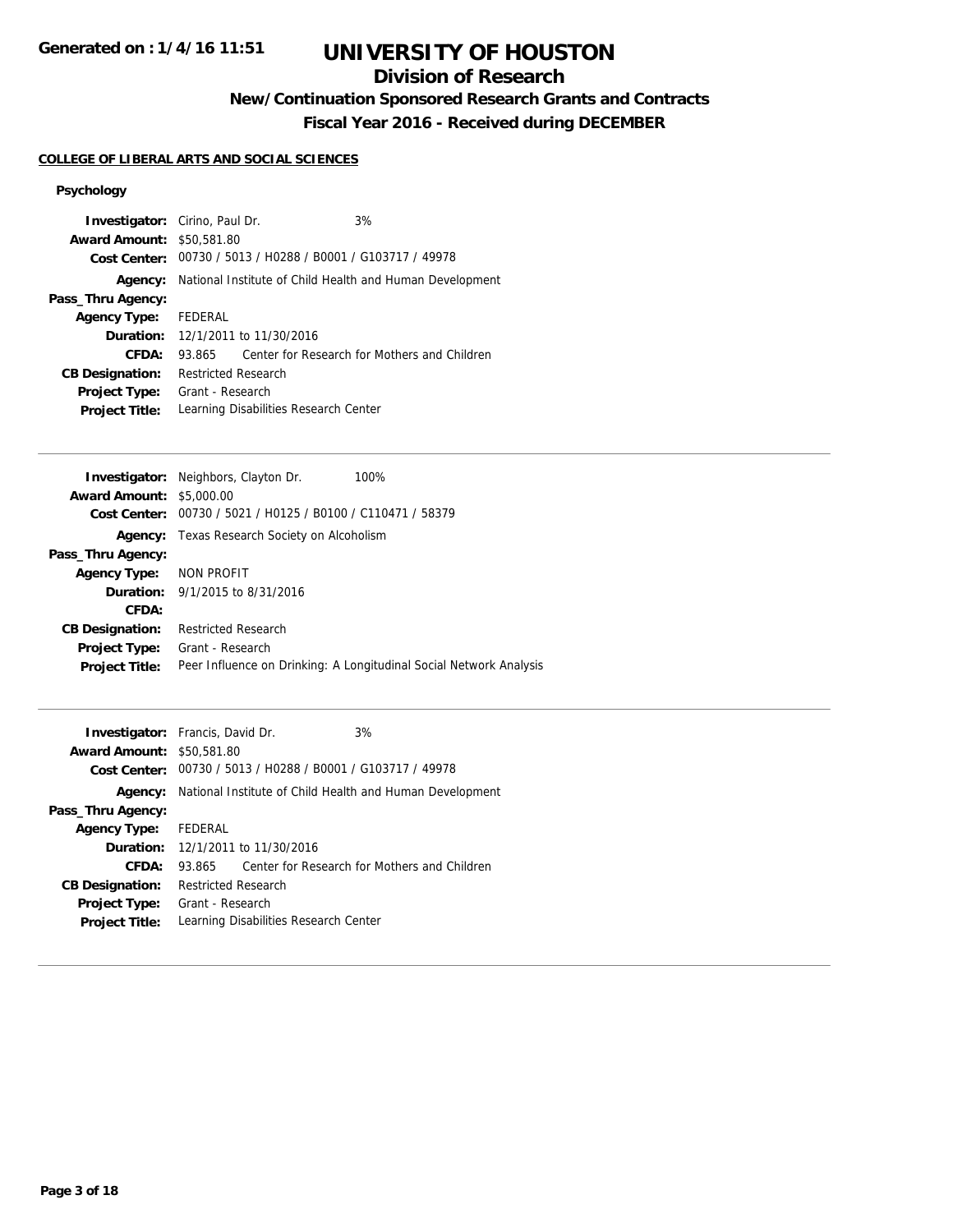## **Division of Research**

# **New/Continuation Sponsored Research Grants and Contracts**

**Fiscal Year 2016 - Received during DECEMBER**

## **COLLEGE OF LIBERAL ARTS AND SOCIAL SCIENCES**

## **Psychology**

| <b>Investigator:</b> Fletcher, Jack Dr. |                            |                                                             | 25%                                                      |
|-----------------------------------------|----------------------------|-------------------------------------------------------------|----------------------------------------------------------|
| <b>Award Amount: \$421,515.00</b>       |                            |                                                             |                                                          |
|                                         |                            | Cost Center: 00730 / 5013 / H0288 / B0001 / G103717 / 49978 |                                                          |
| Agency:                                 |                            |                                                             | National Institute of Child Health and Human Development |
| Pass_Thru Agency:                       |                            |                                                             |                                                          |
| <b>Agency Type:</b>                     | <b>FEDERAL</b>             |                                                             |                                                          |
|                                         |                            | <b>Duration:</b> 12/1/2011 to 11/30/2016                    |                                                          |
| <b>CFDA:</b>                            | 93.865                     |                                                             | Center for Research for Mothers and Children             |
| <b>CB Designation:</b>                  | <b>Restricted Research</b> |                                                             |                                                          |
| <b>Project Type:</b>                    | Grant - Research           |                                                             |                                                          |
| <b>Project Title:</b>                   |                            | Learning Disabilities Research Center                       |                                                          |

|                                 | <b>Investigator:</b> Alfano, Candice Dr.<br>18%                                                                                                       |
|---------------------------------|-------------------------------------------------------------------------------------------------------------------------------------------------------|
| <b>Award Amount: \$9,000.00</b> |                                                                                                                                                       |
|                                 | Cost Center: 00730 / 5013 / H0288 / B0001 / G108758 / 56643                                                                                           |
|                                 | Agency: NASA - National Aeronautics and Space Administration - Johnson Space Center                                                                   |
| Pass_Thru Agency:               |                                                                                                                                                       |
| <b>Agency Type:</b>             | FEDERAL                                                                                                                                               |
|                                 | <b>Duration:</b> 11/13/2014 to 11/12/2017                                                                                                             |
| <b>CFDA:</b>                    | 43.003 Basic Research, Educational Outreach, or Training in the area of Exploration                                                                   |
| <b>CB Designation:</b>          | <b>Restricted Research</b>                                                                                                                            |
| <b>Project Type:</b>            | Grant - Research                                                                                                                                      |
| <b>Project Title:</b>           | CHARACTERIZATION OF PSYCHOLOGICAL RISK, OVERLAP WITH PHYSICAL HEALTH, AND ASSOCIATED<br>PERFORMANCE IN ISOLATED, CONFINED, EXTREME (ICE) ENVIRONMENTS |
|                                 |                                                                                                                                                       |
|                                 |                                                                                                                                                       |

## **Sociology**

|                                 | <b>Investigator:</b> Savage, Scott Dr.                | 100%                                                        |  |
|---------------------------------|-------------------------------------------------------|-------------------------------------------------------------|--|
| <b>Award Amount: \$9,429.00</b> |                                                       |                                                             |  |
|                                 |                                                       | Cost Center: 00730 / 5013 / H0126 / B0001 / G110411 / 58431 |  |
|                                 | <b>Agency:</b> University of California - Riverside   |                                                             |  |
|                                 | Pass_Thru Agency: National Science Foundation         |                                                             |  |
| <b>Agency Type:</b>             | FEDERAL                                               |                                                             |  |
|                                 | <b>Duration:</b> $9/1/2015$ to $8/31/2016$            |                                                             |  |
| CFDA:                           | 47.075                                                | Social, Behavioral, and Economic Sciences                   |  |
| <b>CB Designation:</b>          | <b>Restricted Research</b>                            |                                                             |  |
| Project Type:                   | Grant - Research                                      |                                                             |  |
| <b>Project Title:</b>           | The Study of Social Structure, Identity, and Exchange |                                                             |  |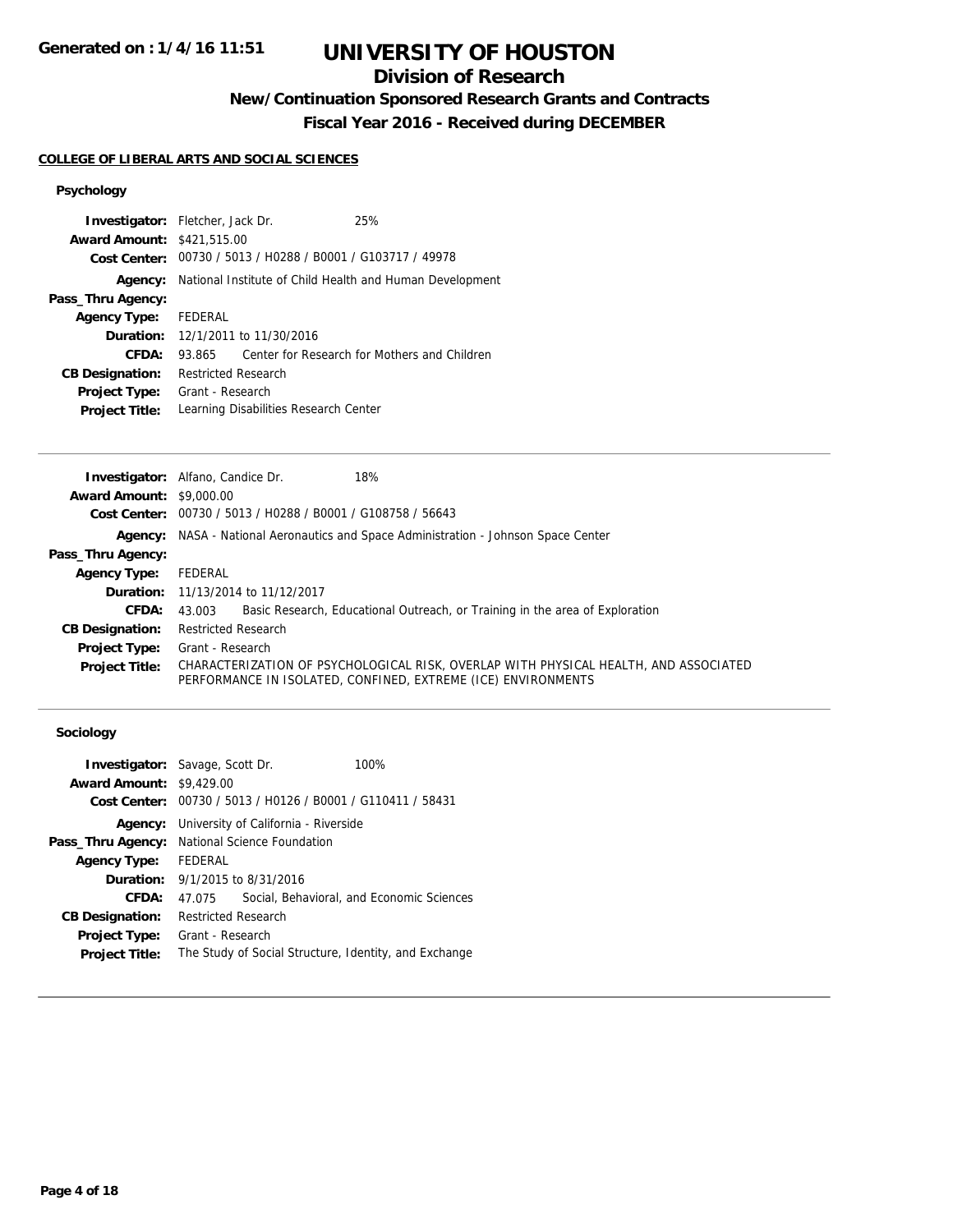## **Division of Research**

# **New/Continuation Sponsored Research Grants and Contracts**

**Fiscal Year 2016 - Received during DECEMBER**

#### **COLLEGE OF NATURAL SCIENCES AND MATHEMATICS**

## **Biology/Biochemistry**

| <b>Award Amount: \$5,000.00</b> | <b>Investigator:</b> Wells, Dan E. Dr.                      | 25%                                                                              |
|---------------------------------|-------------------------------------------------------------|----------------------------------------------------------------------------------|
|                                 | Cost Center: 00730 / 1119 / H0104 / A0001 / G111079 / 58515 |                                                                                  |
|                                 | <b>Agency:</b> Texas Higher Education Coordinating Board    |                                                                                  |
| Pass_Thru Agency:               |                                                             |                                                                                  |
| <b>Agency Type:</b>             | STATE                                                       |                                                                                  |
|                                 | <b>Duration:</b> 6/16/2014 to 7/1/2015                      |                                                                                  |
| CFDA:                           |                                                             |                                                                                  |
| <b>CB Designation:</b>          | Non Research                                                |                                                                                  |
| <b>Project Type:</b>            | Grant - Instruction                                         |                                                                                  |
| <b>Project Title:</b>           |                                                             | A Comprehensive Student Success Program Toolkit for Introductory Biology Courses |

| <b>Award Amount: \$6,073.00</b>                | <b>Investigator:</b> Pennings, Steve Dr.                                      | 50%                                                                                                        |
|------------------------------------------------|-------------------------------------------------------------------------------|------------------------------------------------------------------------------------------------------------|
| Cost Center:                                   | 00730 / 5013 / H0104 / B0001 / G108975 / 56022                                |                                                                                                            |
|                                                | Agency: U.S. Geological Survey                                                |                                                                                                            |
| Pass_Thru Agency:                              |                                                                               |                                                                                                            |
| <b>Agency Type:</b>                            | <b>FEDERAL</b><br><b>Duration:</b> 9/7/2014 to 1/23/2016                      |                                                                                                            |
| <b>CFDA:</b>                                   |                                                                               |                                                                                                            |
|                                                | 66.001<br>Air Pollution Control Program Support<br><b>Restricted Research</b> |                                                                                                            |
| <b>CB Designation:</b><br><b>Project Type:</b> |                                                                               |                                                                                                            |
| <b>Project Title:</b>                          | Co-Op Agreement - Research                                                    | Establishing A Foundation For Evaluating The Ecological Implications of Climate Change Along A Gradient in |
|                                                | Macroclimatic Drivers of Coastal Wetland Ecosystems                           |                                                                                                            |
|                                                |                                                                               |                                                                                                            |
|                                                | Investigator: Pattison, Donna Dr.                                             | 25%                                                                                                        |
| <b>Award Amount: \$5,000.00</b>                |                                                                               |                                                                                                            |
|                                                | Cost Center: 00730 / 1119 / H0104 / A0001 / G111079 / 58515                   |                                                                                                            |
|                                                | Agency: Texas Higher Education Coordinating Board                             |                                                                                                            |
| Pass_Thru Agency:                              |                                                                               |                                                                                                            |
| <b>Agency Type:</b>                            | <b>STATE</b>                                                                  |                                                                                                            |
|                                                | <b>Duration:</b> 6/16/2014 to 7/1/2015                                        |                                                                                                            |
| CFDA:                                          |                                                                               |                                                                                                            |

**Project Type:** Grant - Instruction **Project Title:** A Comprehensive Student Success Program Toolkit for Introductory Biology Courses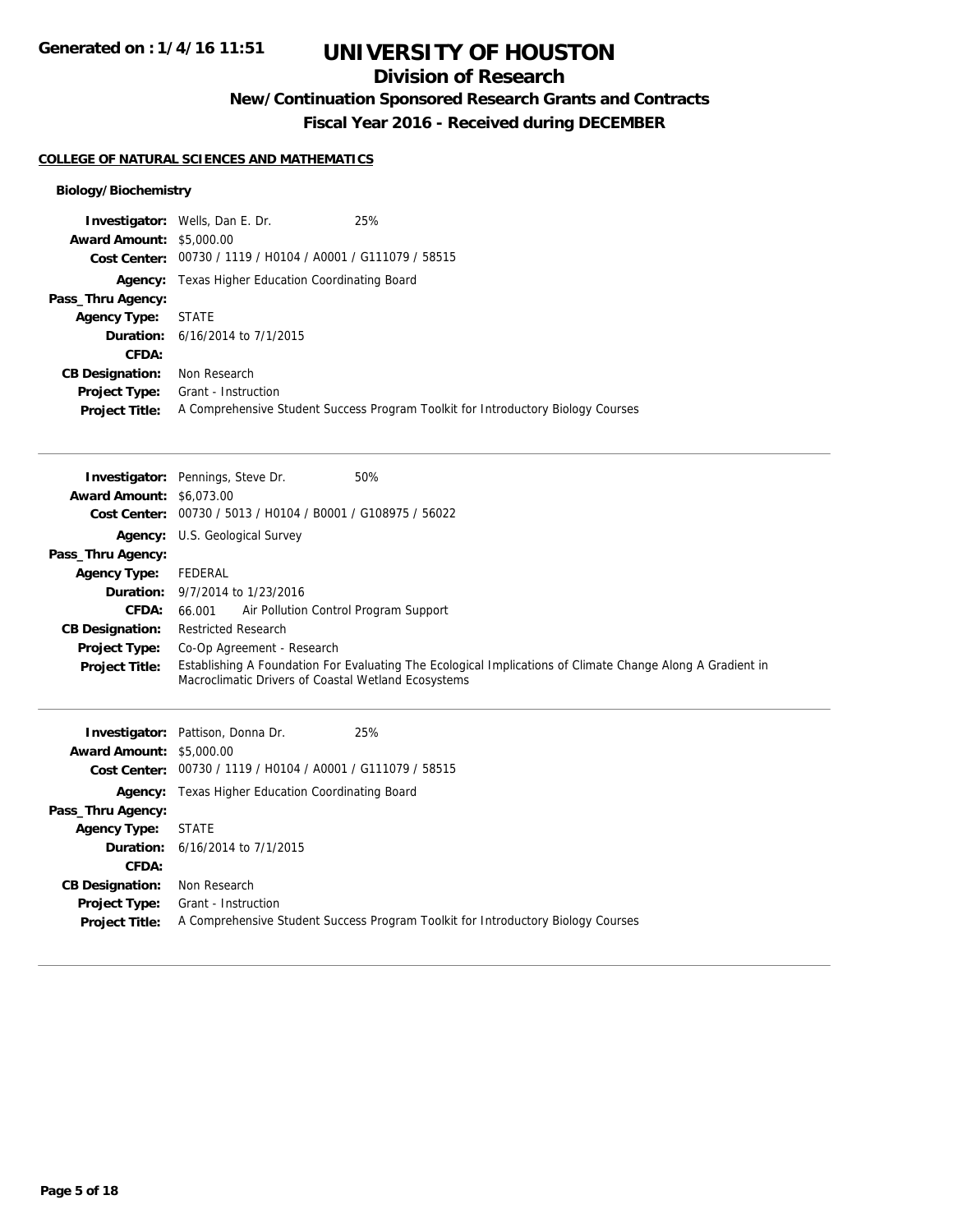## **Division of Research**

**New/Continuation Sponsored Research Grants and Contracts**

**Fiscal Year 2016 - Received during DECEMBER**

#### **COLLEGE OF NATURAL SCIENCES AND MATHEMATICS**

## **Biology/Biochemistry**

| <b>Investigator:</b> Dryer, Stuart E. Dr. |                            |                                                             | 100%                                            |
|-------------------------------------------|----------------------------|-------------------------------------------------------------|-------------------------------------------------|
| <b>Award Amount: \$332,252.00</b>         |                            |                                                             |                                                 |
|                                           |                            | Cost Center: 00730 / 5013 / H0104 / B0001 / G109841 / 58483 |                                                 |
|                                           |                            | <b>Agency:</b> National Institutes of Health                |                                                 |
| Pass_Thru Agency:                         |                            |                                                             |                                                 |
| <b>Agency Type:</b>                       | FEDERAL                    |                                                             |                                                 |
|                                           |                            | <b>Duration:</b> 12/15/2015 to 11/30/2016                   |                                                 |
| CFDA:                                     | 93.847                     |                                                             | Diabetes, Endocrinology and Metabolism Research |
| <b>CB Designation:</b>                    | <b>Restricted Research</b> |                                                             |                                                 |
| Project Type:                             | Grant - Research           |                                                             |                                                 |
| <b>Project Title:</b>                     |                            | Pathophysiology of FSGS                                     |                                                 |

|                                 | <b>Investigator:</b> Cheek, Ann Dr.                         | 25%                                                                              |
|---------------------------------|-------------------------------------------------------------|----------------------------------------------------------------------------------|
| <b>Award Amount: \$5,000.00</b> |                                                             |                                                                                  |
|                                 | Cost Center: 00730 / 1119 / H0104 / A0001 / G111079 / 58515 |                                                                                  |
|                                 | <b>Agency:</b> Texas Higher Education Coordinating Board    |                                                                                  |
| Pass_Thru Agency:               |                                                             |                                                                                  |
| <b>Agency Type:</b>             | STATE                                                       |                                                                                  |
|                                 | <b>Duration:</b> 6/16/2014 to 7/1/2015                      |                                                                                  |
| <b>CFDA:</b>                    |                                                             |                                                                                  |
| <b>CB Designation:</b>          | Non Research                                                |                                                                                  |
| <b>Project Type:</b>            | Grant - Instruction                                         |                                                                                  |
| <b>Project Title:</b>           |                                                             | A Comprehensive Student Success Program Toolkit for Introductory Biology Courses |

## **Earth & Atmospheric Sciences**

|                                  | <b>Investigator:</b> Snow, Jonathan Dr.                     | 33%                                                          |
|----------------------------------|-------------------------------------------------------------|--------------------------------------------------------------|
| <b>Award Amount: \$16,500.00</b> |                                                             |                                                              |
|                                  | Cost Center: 00730 / 5022 / H0109 / B0001 / C107283 / 55458 |                                                              |
|                                  | <b>Agency:</b> Consortium Members - For Profit              |                                                              |
| Pass_Thru Agency:                |                                                             |                                                              |
| <b>Agency Type:</b>              | PROFIT                                                      |                                                              |
|                                  | <b>Duration:</b> 6/1/2014 to 5/31/2016                      |                                                              |
| CFDA:                            |                                                             |                                                              |
| <b>CB Designation:</b>           | <b>Restricted Research</b>                                  |                                                              |
| <b>Project Type:</b>             | Contract - Research                                         |                                                              |
| <b>Project Title:</b>            |                                                             | Igneous Rocks of the Gulf of Mexico region (iGoM) Consortium |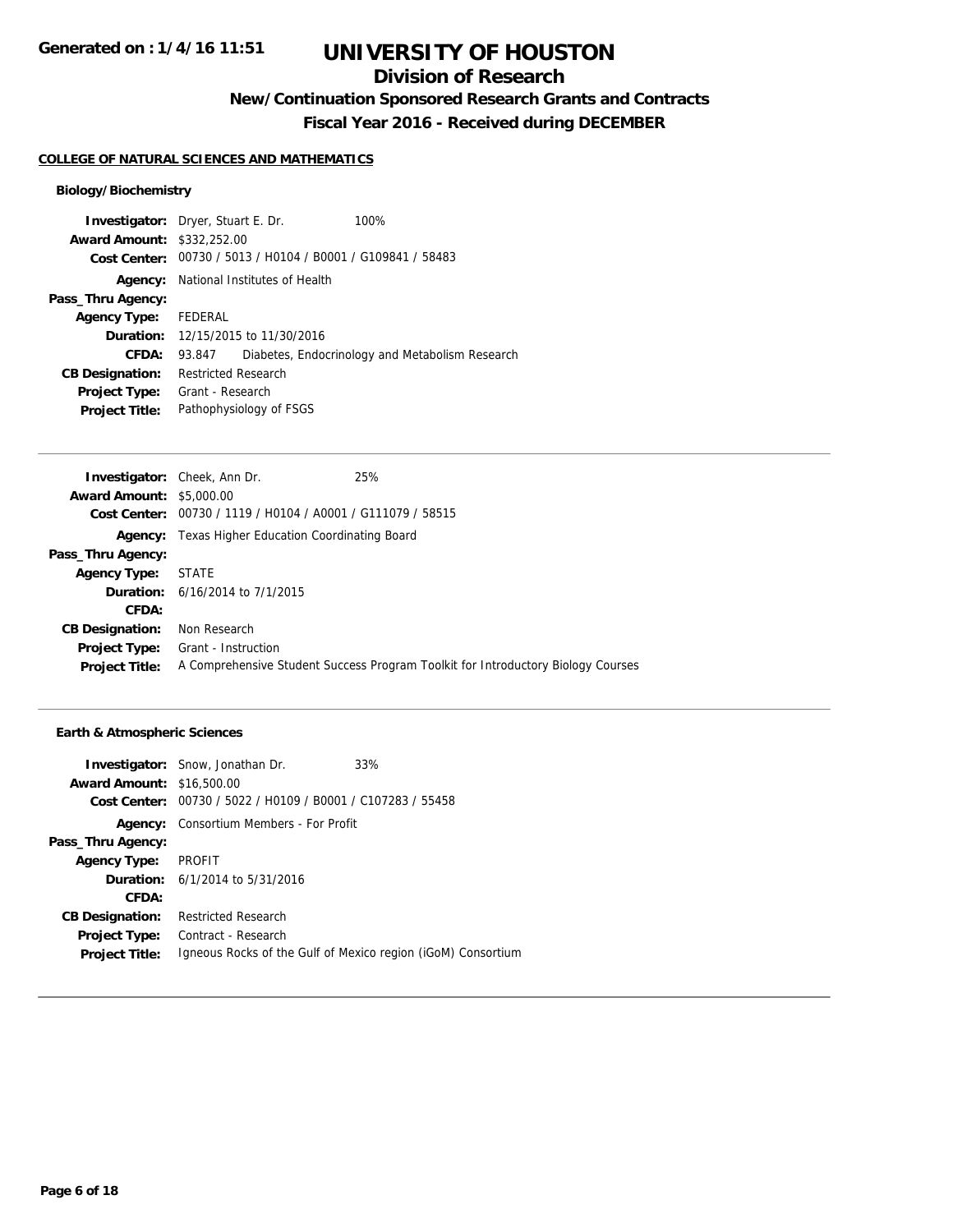## **Division of Research**

# **New/Continuation Sponsored Research Grants and Contracts**

**Fiscal Year 2016 - Received during DECEMBER**

## **COLLEGE OF NATURAL SCIENCES AND MATHEMATICS**

## **Earth & Atmospheric Sciences**

| <b>Award Amount: \$32,500.00</b> | <b>Investigator:</b> Choi, Yunsoo Dr.                       | 50% |
|----------------------------------|-------------------------------------------------------------|-----|
|                                  | Cost Center: 00730 / 5016 / H0429 / B0001 / G110132 / 57465 |     |
| Agency:                          | Texas Commission on Environmental Quality                   |     |
| Pass_Thru Agency:                |                                                             |     |
| Agency Type: STATE               |                                                             |     |
|                                  | <b>Duration:</b> $5/21/2015$ to $7/1/2016$                  |     |
| CFDA:                            |                                                             |     |
| <b>CB Designation:</b>           | <b>Restricted Research</b>                                  |     |
| <b>Project Type:</b>             | Grant - Research                                            |     |
| <b>Project Title:</b>            | CMAQ Modeling Archive for Exceptional Events Analyses       |     |

|                                  | <b>Investigator:</b> Hall, Stuart A. Dr.                     | 33% |
|----------------------------------|--------------------------------------------------------------|-----|
| <b>Award Amount: \$16,500.00</b> |                                                              |     |
| Cost Center:                     | 00730 / 5022 / H0109 / B0001 / C107283 / 55458               |     |
|                                  | <b>Agency:</b> Consortium Members - For Profit               |     |
| Pass_Thru Agency:                |                                                              |     |
| <b>Agency Type:</b>              | <b>PROFIT</b>                                                |     |
|                                  | <b>Duration:</b> $6/1/2014$ to $5/31/2016$                   |     |
| CFDA:                            |                                                              |     |
| <b>CB Designation:</b>           | <b>Restricted Research</b>                                   |     |
| <b>Project Type:</b>             | Contract - Research                                          |     |
| <b>Project Title:</b>            | Igneous Rocks of the Gulf of Mexico region (iGoM) Consortium |     |
|                                  |                                                              |     |

|                                  | <b>Investigator:</b> Murphy, Michael Dr.                     | 34% |
|----------------------------------|--------------------------------------------------------------|-----|
| <b>Award Amount: \$17,000.00</b> |                                                              |     |
| Cost Center:                     | 00730 / 5022 / H0109 / B0001 / C107283 / 55458               |     |
|                                  | <b>Agency:</b> Consortium Members - For Profit               |     |
| Pass_Thru Agency:                |                                                              |     |
| Agency Type:                     | PROFIT                                                       |     |
|                                  | <b>Duration:</b> 6/1/2014 to 5/31/2016                       |     |
| CFDA:                            |                                                              |     |
| <b>CB Designation:</b>           | <b>Restricted Research</b>                                   |     |
| <b>Project Type:</b>             | Contract - Research                                          |     |
| <b>Project Title:</b>            | Igneous Rocks of the Gulf of Mexico region (iGoM) Consortium |     |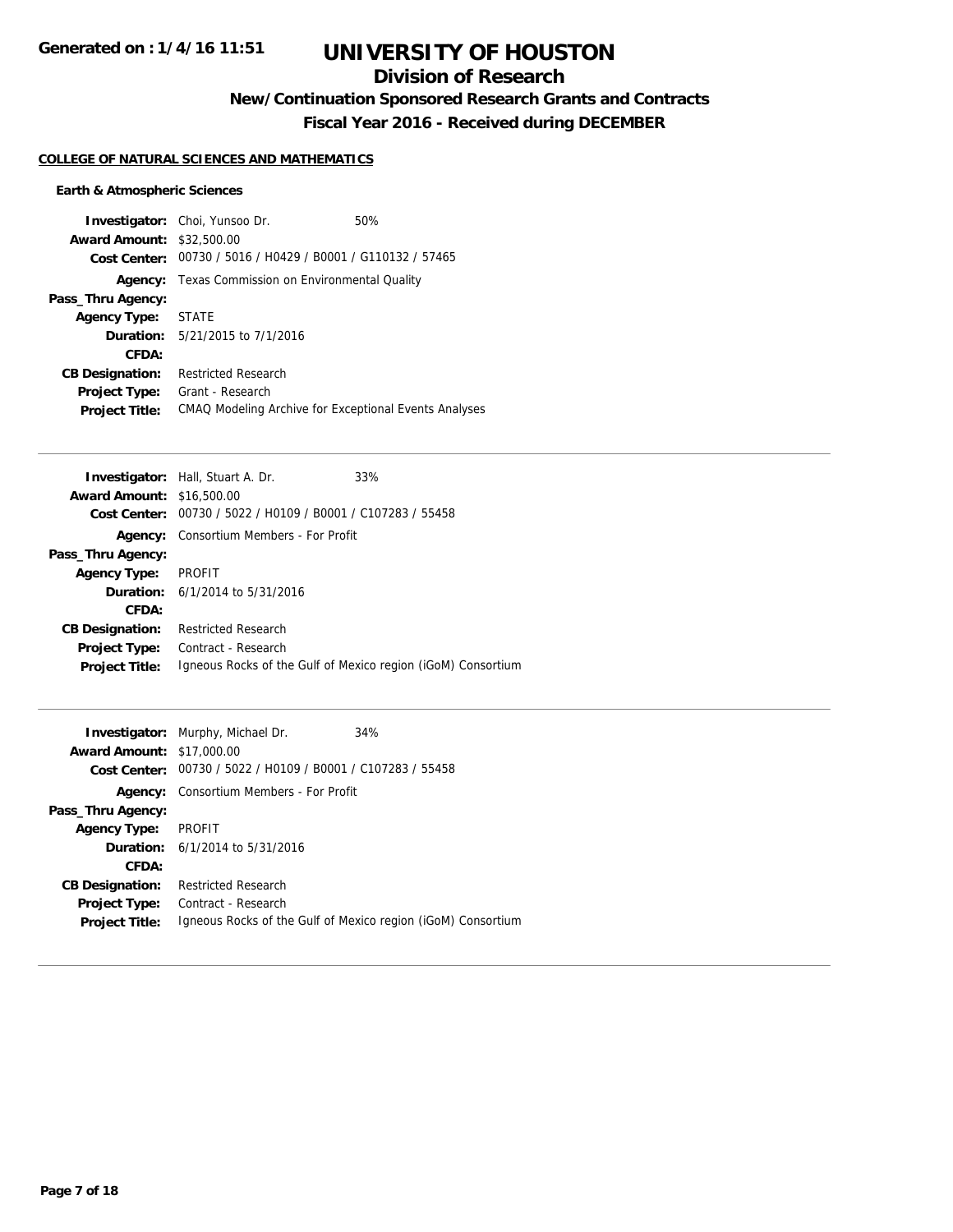## **Division of Research**

**New/Continuation Sponsored Research Grants and Contracts**

**Fiscal Year 2016 - Received during DECEMBER**

## **COLLEGE OF NATURAL SCIENCES AND MATHEMATICS**

## **Earth & Atmospheric Sciences**

| <b>Award Amount: \$120,000.00</b> | <b>Investigator:</b> Mann, Paul Dr.                         | 100% |
|-----------------------------------|-------------------------------------------------------------|------|
|                                   | Cost Center: 00730 / 5022 / H0109 / B0001 / C106782 / 52937 |      |
| Agency:                           | Consortium Members - For Profit                             |      |
| Pass_Thru Agency:                 |                                                             |      |
| <b>Agency Type:</b>               | PROFIT                                                      |      |
|                                   | <b>Duration:</b> $9/1/2012$ to $8/31/2018$                  |      |
| CFDA:                             |                                                             |      |
| <b>CB Designation:</b>            | <b>Restricted Research</b>                                  |      |
| <b>Project Type:</b>              | Contract - Research                                         |      |
| <b>Project Title:</b>             | Caribbean Basins, Tectonics, and Hydrocarbons - Phase III   |      |

|                                  | 100%<br><b>Investigator:</b> Goloshubin, Gennady Dr.              |
|----------------------------------|-------------------------------------------------------------------|
| <b>Award Amount: \$37,800.00</b> |                                                                   |
| Cost Center:                     | 00730 / 5021 / H0109 / B0100 / C109141 / 56925                    |
|                                  | <b>Agency:</b> Universitetet i Stavenger                          |
| Pass_Thru Agency:                |                                                                   |
| Agency Type: UNIVERSITY          |                                                                   |
|                                  | <b>Duration:</b> 11/1/2014 to 11/30/2016                          |
| CFDA:                            |                                                                   |
| <b>CB Designation:</b>           | Non Restricted Research                                           |
| <b>Project Type:</b>             | Co-Op Agreement - Research                                        |
| <b>Project Title:</b>            | The research project - Low Frequency - indicator of hydrocarbons? |

| <b>Award Amount: \$40,000.00</b> | <b>Investigator:</b> Han, De-Hua Dr.<br>Cost Center: 00730 / 5022 / H0109 / B0001 / C106965 / 53599 | 100% |
|----------------------------------|-----------------------------------------------------------------------------------------------------|------|
|                                  | <b>Agency:</b> Consortium Members - For Profit                                                      |      |
| Pass_Thru Agency:                |                                                                                                     |      |
| Agency Type: PROFIT              |                                                                                                     |      |
|                                  | <b>Duration:</b> $5/30/2013$ to $12/31/2020$                                                        |      |
| CFDA:                            |                                                                                                     |      |
| <b>CB Designation:</b>           | <b>Restricted Research</b>                                                                          |      |
| <b>Project Type:</b>             | Contract - Research                                                                                 |      |
| <b>Project Title:</b>            | Fluid & Rock Properties and Seismic Hydrocarbon Indicators                                          |      |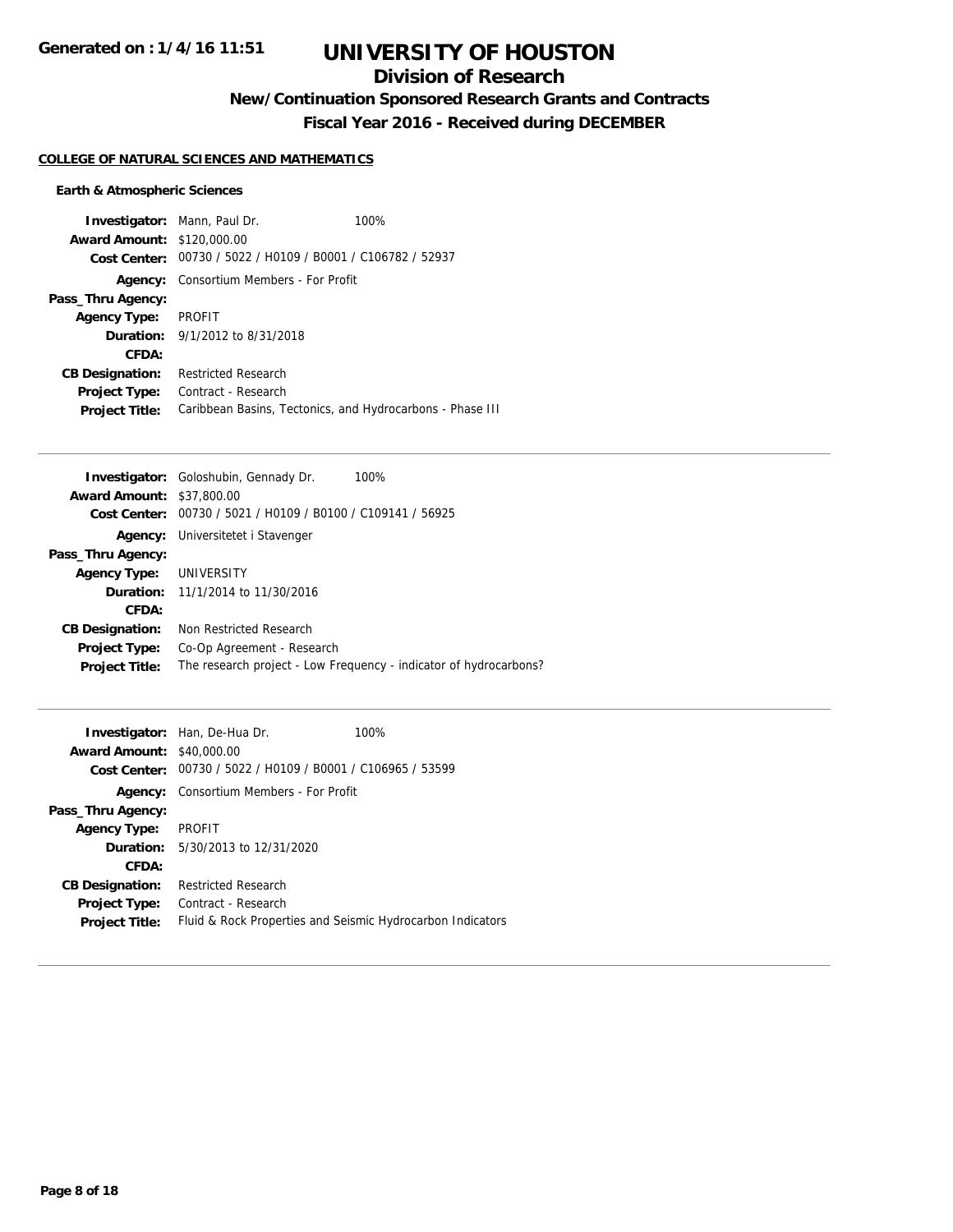## **Division of Research**

# **New/Continuation Sponsored Research Grants and Contracts**

**Fiscal Year 2016 - Received during DECEMBER**

#### **COLLEGE OF NATURAL SCIENCES AND MATHEMATICS**

## **Earth & Atmospheric Sciences**

| 50%<br><b>Investigator:</b> Flynn, James Dr.                                                                                          |
|---------------------------------------------------------------------------------------------------------------------------------------|
| <b>Award Amount: \$37,752.00</b>                                                                                                      |
| Cost Center: 00730 / 5016 / H0429 / B0001 / G110357 / 57689                                                                           |
| <b>Agency:</b> Texas Commission on Environmental Quality                                                                              |
|                                                                                                                                       |
| <b>STATE</b>                                                                                                                          |
| <b>Duration:</b> 7/16/2015 to 1/31/2017                                                                                               |
|                                                                                                                                       |
| <b>Restricted Research</b>                                                                                                            |
| Grant - Research                                                                                                                      |
| Coastal Measurement by DOAS of Halogen Compounds that may Explain Low-Zzone Concentrations in Onshore Flow<br>from the Gulf of Mexico |
| Pass_Thru Agency:                                                                                                                     |

#### **Houston Coastal Center**

|                                 | 50%<br><b>Investigator:</b> Pennings, Steve Dr.                                                                                                                   |
|---------------------------------|-------------------------------------------------------------------------------------------------------------------------------------------------------------------|
| <b>Award Amount: \$6,073.00</b> |                                                                                                                                                                   |
|                                 | Cost Center: 00730 / 5013 / H0104 / B0001 / G108975 / 56022                                                                                                       |
|                                 | <b>Agency:</b> U.S. Geological Survey                                                                                                                             |
| Pass_Thru Agency:               |                                                                                                                                                                   |
| <b>Agency Type:</b>             | FEDERAL                                                                                                                                                           |
|                                 | <b>Duration:</b> 9/7/2014 to 1/23/2016                                                                                                                            |
| <b>CFDA:</b>                    | 66.001 Air Pollution Control Program Support                                                                                                                      |
| <b>CB Designation:</b>          | <b>Restricted Research</b>                                                                                                                                        |
| <b>Project Type:</b>            | Co-Op Agreement - Research                                                                                                                                        |
| <b>Project Title:</b>           | Establishing A Foundation For Evaluating The Ecological Implications of Climate Change Along A Gradient in<br>Macroclimatic Drivers of Coastal Wetland Ecosystems |

#### **Institute for Climate and Atmospheric Science**

| <b>Award Amount: \$37,752.00</b> | 50%<br><b>Investigator:</b> Flynn, James Dr.<br>Cost Center: 00730 / 5016 / H0429 / B0001 / G110357 / 57689                           |  |
|----------------------------------|---------------------------------------------------------------------------------------------------------------------------------------|--|
|                                  | <b>Agency:</b> Texas Commission on Environmental Quality                                                                              |  |
| Pass_Thru Agency:                |                                                                                                                                       |  |
| <b>Agency Type:</b>              | <b>STATE</b>                                                                                                                          |  |
|                                  | <b>Duration:</b> 7/16/2015 to 1/31/2017                                                                                               |  |
| CFDA:                            |                                                                                                                                       |  |
| <b>CB Designation:</b>           | <b>Restricted Research</b>                                                                                                            |  |
| <b>Project Type:</b>             | Grant - Research                                                                                                                      |  |
| <b>Project Title:</b>            | Coastal Measurement by DOAS of Halogen Compounds that may Explain Low-Zzone Concentrations in Onshore Flow<br>from the Gulf of Mexico |  |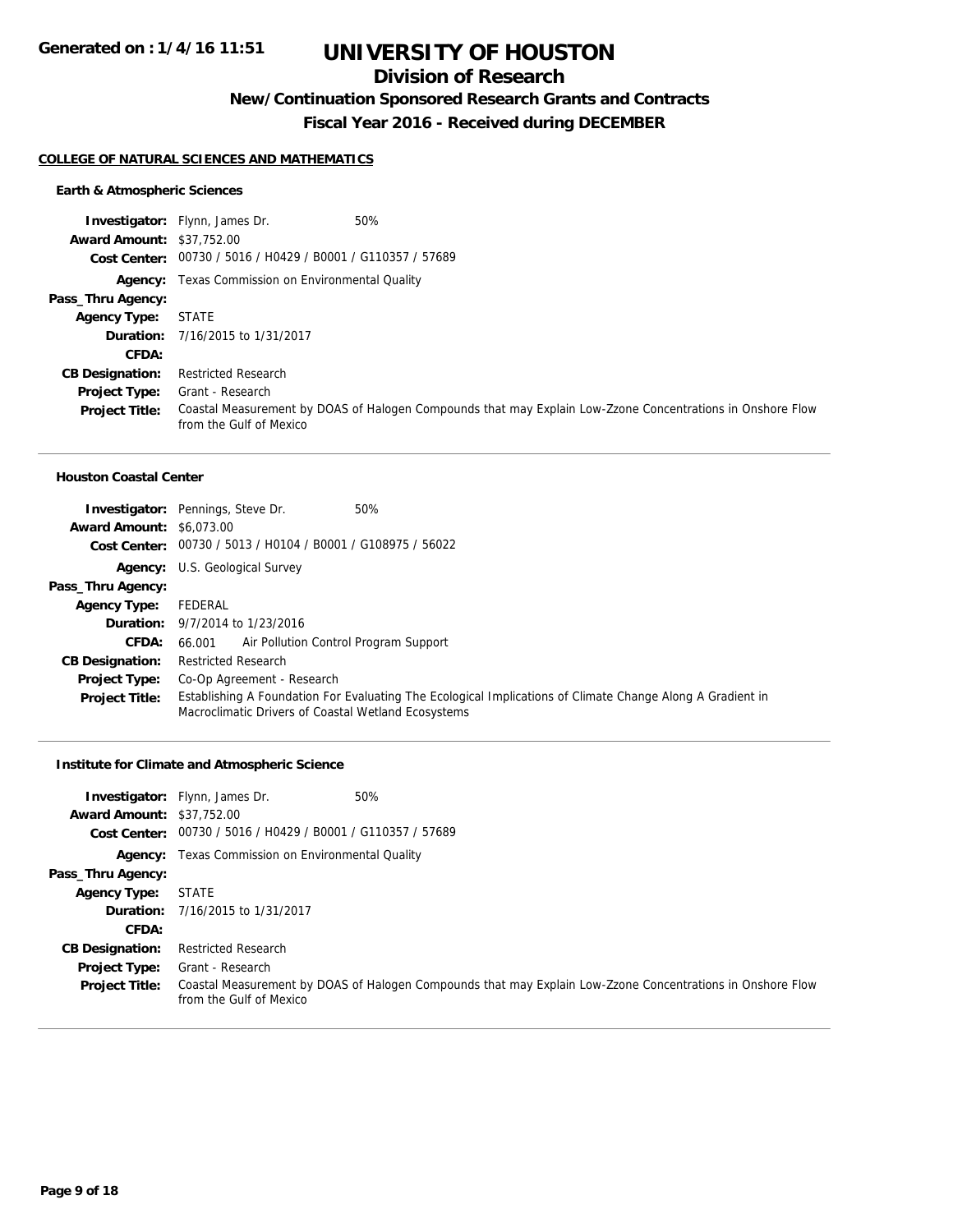# **Division of Research**

**New/Continuation Sponsored Research Grants and Contracts**

**Fiscal Year 2016 - Received during DECEMBER**

## **COLLEGE OF NATURAL SCIENCES AND MATHEMATICS**

#### **Institute for Climate and Atmospheric Science**

**Investigator:** Choi, Yunsoo Dr. 60% **Award Amount:** \$32,500.00 **Cost Center:** 00730 / 5016 / H0429 / B0001 / G110132 / 57465 **Agency:** Texas Commission on Environmental Quality **Pass\_Thru Agency: Agency Type:** STATE **Duration:** 5/21/2015 to 7/1/2016 **CFDA: CB Designation:** Restricted Research **Project Type:** Grant - Research **Project Title:** CMAQ Modeling Archive for Exceptional Events Analyses

#### **Mathematics**

|                                 | <b>Investigator:</b> Tomforde, Mark Dr.<br>100%             |  |  |
|---------------------------------|-------------------------------------------------------------|--|--|
| <b>Award Amount: \$7,000.00</b> |                                                             |  |  |
|                                 | Cost Center: 00730 / 5021 / H0110 / B0001 / G103227 / 49385 |  |  |
|                                 | <b>Agency:</b> The Simons Foundation                        |  |  |
| Pass_Thru Agency:               |                                                             |  |  |
| Agency Type: FOUNDATION         |                                                             |  |  |
|                                 | <b>Duration:</b> $7/1/2011$ to $8/31/2016$                  |  |  |
| CFDA:                           |                                                             |  |  |
| <b>CB Designation:</b>          | <b>Restricted Research</b>                                  |  |  |
| <b>Project Type:</b>            | Grant - Research                                            |  |  |
| <b>Project Title:</b>           | Classification of graph C*-algebras                         |  |  |
|                                 |                                                             |  |  |

#### **COLLEGE OF OPTOMETRY**

#### **Optometry Vision Sciences**

|                                  | <b>Investigator:</b> Burns, Alan Dr.       | 100%                                                                |
|----------------------------------|--------------------------------------------|---------------------------------------------------------------------|
| <b>Award Amount: \$29,675,00</b> |                                            |                                                                     |
|                                  |                                            | Cost Center: 00730 / 5015 / H0114 / B0001 / G110350 / 57684         |
|                                  |                                            | <b>Agency:</b> University of Texas Health Science Center at Houston |
| Pass_Thru Agency:                | National Eye Institute                     |                                                                     |
| <b>Agency Type:</b>              | FEDERAL                                    |                                                                     |
|                                  | <b>Duration:</b> $5/1/2015$ to $4/30/2016$ |                                                                     |
| CFDA:                            | Vision Research<br>93.867                  |                                                                     |
| <b>CB Designation:</b>           | <b>Restricted Research</b>                 |                                                                     |
| Project Type:                    | Grant - Research                           |                                                                     |
| <b>Project Title:</b>            |                                            | Houston Area Vision Training Program 2015 (Hargrave)                |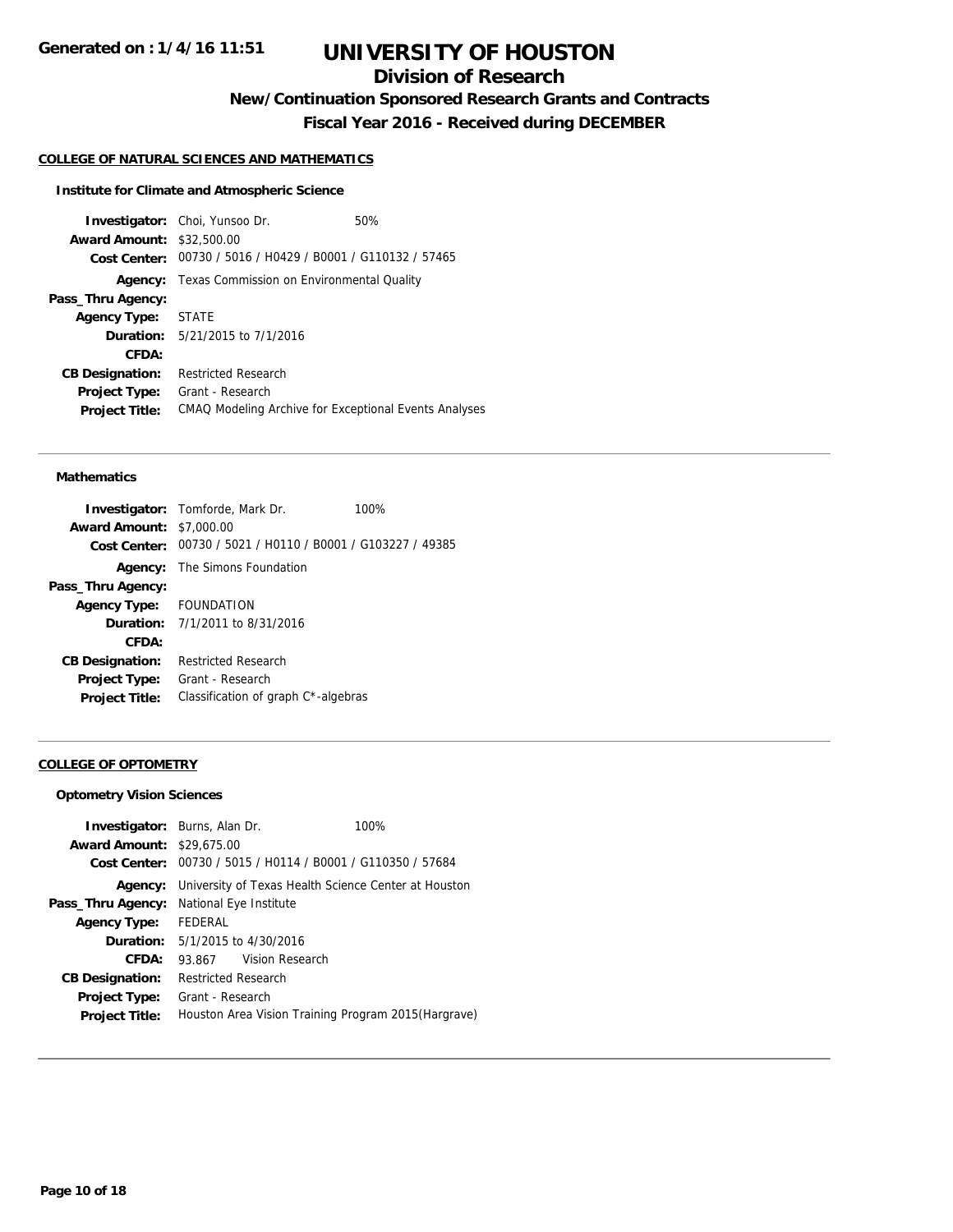## **Division of Research**

# **New/Continuation Sponsored Research Grants and Contracts**

**Fiscal Year 2016 - Received during DECEMBER**

#### **COLLEGE OF OPTOMETRY**

## **Optometry Vision Sciences**

|                                   | <b>Investigator:</b> Burns, Alan Dr.                        | 100%                                                                                     |  |
|-----------------------------------|-------------------------------------------------------------|------------------------------------------------------------------------------------------|--|
| <b>Award Amount: \$167,227.00</b> |                                                             |                                                                                          |  |
|                                   | Cost Center: 00730 / 5013 / H0114 / B0001 / G110632 / 58116 |                                                                                          |  |
|                                   | <b>Agency:</b> Baylor College of Medicine                   |                                                                                          |  |
|                                   | Pass_Thru Agency: National Eye Institute                    |                                                                                          |  |
| Agency Type: FEDERAL              |                                                             |                                                                                          |  |
|                                   | <b>Duration:</b> 9/30/2015 to 9/29/2016                     |                                                                                          |  |
| <b>CFDA:</b>                      | 93.867 Vision Research                                      |                                                                                          |  |
| <b>CB Designation:</b>            | Restricted Research                                         |                                                                                          |  |
|                                   | <b>Project Type:</b> Grant - Research                       |                                                                                          |  |
| <b>Project Title:</b>             |                                                             | (Baylor/Smith) Ocular Surface Injury: Inflammatory Cascade and Healing of Corneal Wounds |  |
|                                   |                                                             |                                                                                          |  |

#### **COLLEGE OF PHARMACY**

### **Institute for Drug Education and Research**

|                                  | 50%<br><b>Investigator:</b> Chow, Diana S. L. Dr.                                                                                     |  |  |
|----------------------------------|---------------------------------------------------------------------------------------------------------------------------------------|--|--|
| <b>Award Amount: \$10,323,00</b> |                                                                                                                                       |  |  |
|                                  | Cost Center: 00730 / 5013 / H0117 / B0001 / C110733 / 58414                                                                           |  |  |
|                                  | <b>Agency:</b> Christopher and Dana Reeve Foundation                                                                                  |  |  |
|                                  | <b>Pass_Thru Agency:</b> U.S. Army Medical Research Acquisition Activity                                                              |  |  |
| <b>Agency Type:</b>              | FEDERAL                                                                                                                               |  |  |
|                                  | <b>Duration:</b> 9/1/2015 to 8/31/2016                                                                                                |  |  |
| <b>CFDA:</b>                     | 93.853 Clinical Research Related to Neurological Disorders                                                                            |  |  |
| <b>CB Designation:</b>           | Restricted Research                                                                                                                   |  |  |
| <b>Project Type:</b>             | Grant - Research                                                                                                                      |  |  |
| <b>Project Title:</b>            | Multi-Center, Randomized, Placebo-Controlled, Double-Blinded, Trial of Efficacy and Safety of Riluzole in Acute Spinal<br>Cord Injury |  |  |

## **Pharmacological and Pharmaceutical Sciences**

|                                  | 50%<br><b>Investigator:</b> Chow, Diana S. L. Dr.                                                                                     |  |  |
|----------------------------------|---------------------------------------------------------------------------------------------------------------------------------------|--|--|
| <b>Award Amount: \$10,323,00</b> |                                                                                                                                       |  |  |
|                                  | Cost Center: 00730 / 5013 / H0117 / B0001 / C110733 / 58414                                                                           |  |  |
|                                  | Agency: Christopher and Dana Reeve Foundation                                                                                         |  |  |
|                                  | Pass_Thru Agency: U.S. Army Medical Research Acquisition Activity                                                                     |  |  |
| <b>Agency Type:</b>              | FEDERAL                                                                                                                               |  |  |
|                                  | <b>Duration:</b> 9/1/2015 to 8/31/2016                                                                                                |  |  |
| CFDA:                            | 93.853 Clinical Research Related to Neurological Disorders                                                                            |  |  |
| <b>CB Designation:</b>           | <b>Restricted Research</b>                                                                                                            |  |  |
| <b>Project Type:</b>             | Grant - Research                                                                                                                      |  |  |
| <b>Project Title:</b>            | Multi-Center, Randomized, Placebo-Controlled, Double-Blinded, Trial of Efficacy and Safety of Riluzole in Acute Spinal<br>Cord Injury |  |  |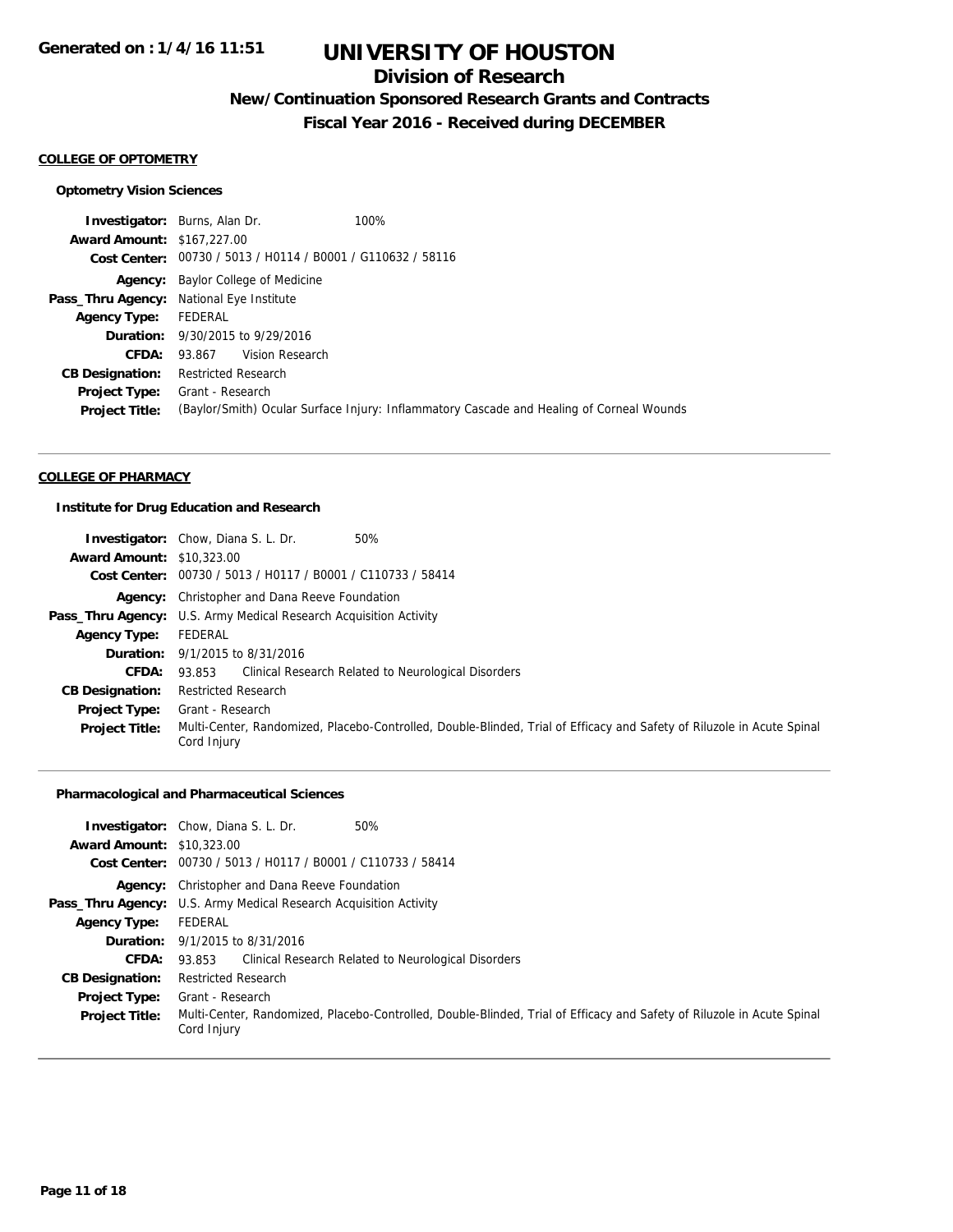## **Division of Research**

# **New/Continuation Sponsored Research Grants and Contracts**

**Fiscal Year 2016 - Received during DECEMBER**

## **CULLEN COLLEGE OF ENGINEERING**

## **Chemical Engineering**

|                                  | <b>Investigator:</b> Myers, Michael Dr.                     | 100%                                                                   |
|----------------------------------|-------------------------------------------------------------|------------------------------------------------------------------------|
| <b>Award Amount: \$67,146.00</b> |                                                             |                                                                        |
|                                  | Cost Center: 00730 / 5022 / H0067 / B0001 / C107577 / 55176 |                                                                        |
|                                  | <b>Agency: ConocoPhillips</b>                               |                                                                        |
| Pass_Thru Agency:                |                                                             |                                                                        |
| <b>Agency Type:</b>              | PROFIT                                                      |                                                                        |
|                                  | <b>Duration:</b> 1/1/2014 to 12/31/2016                     |                                                                        |
| CFDA:                            |                                                             |                                                                        |
| <b>CB Designation:</b>           | <b>Restricted Research</b>                                  |                                                                        |
| <b>Project Type:</b>             | Grant - Research                                            |                                                                        |
| <b>Project Title:</b>            |                                                             | Development of a Quantitative Petrographic Interpretation (QPI) System |

| <b>Investigator:</b> Economou, Demetre J. Dr.<br>50%                                          |  |
|-----------------------------------------------------------------------------------------------|--|
| <b>Award Amount: \$98,000.00</b>                                                              |  |
| Cost Center: 00730 / 5013 / H0067 / B0001 / G098399 / 45821                                   |  |
| <b>Agency:</b> University of Michigan                                                         |  |
| <b>Pass_Thru Agency:</b> U.S. Department of Energy - Office of Science                        |  |
| FEDERAL                                                                                       |  |
| <b>Duration:</b> 8/15/2009 to 8/14/2016                                                       |  |
| Office of Energy Research Financial Assistance Program<br>81.049                              |  |
| <b>Restricted Research</b>                                                                    |  |
| Grant - Research                                                                              |  |
| PLASMA SCIENCE CENTER: Predictive Control of Plasma Kinetics: Multi-Phase and Bounded Systems |  |
|                                                                                               |  |

| <b>Award Amount: \$98,000.00</b> | <b>Investigator:</b> Donnelly, Vincent Dr.<br>50%                                                            |  |  |
|----------------------------------|--------------------------------------------------------------------------------------------------------------|--|--|
|                                  | Cost Center: 00730 / 5013 / H0067 / B0001 / G098399 / 45821                                                  |  |  |
|                                  | <b>Agency:</b> University of Michigan                                                                        |  |  |
|                                  | <b>Pass_Thru Agency:</b> U.S. Department of Energy - Office of Science                                       |  |  |
| <b>Agency Type:</b>              | FEDERAL                                                                                                      |  |  |
|                                  | <b>Duration:</b> 8/15/2009 to 8/14/2016                                                                      |  |  |
| <b>CFDA: 81.049</b>              | Office of Energy Research Financial Assistance Program                                                       |  |  |
| <b>CB Designation:</b>           | <b>Restricted Research</b>                                                                                   |  |  |
| <b>Project Type:</b>             | Grant - Research                                                                                             |  |  |
|                                  | Project Title: PLASMA SCIENCE CENTER: Predictive Control of Plasma Kinetics: Multi-Phase and Bounded Systems |  |  |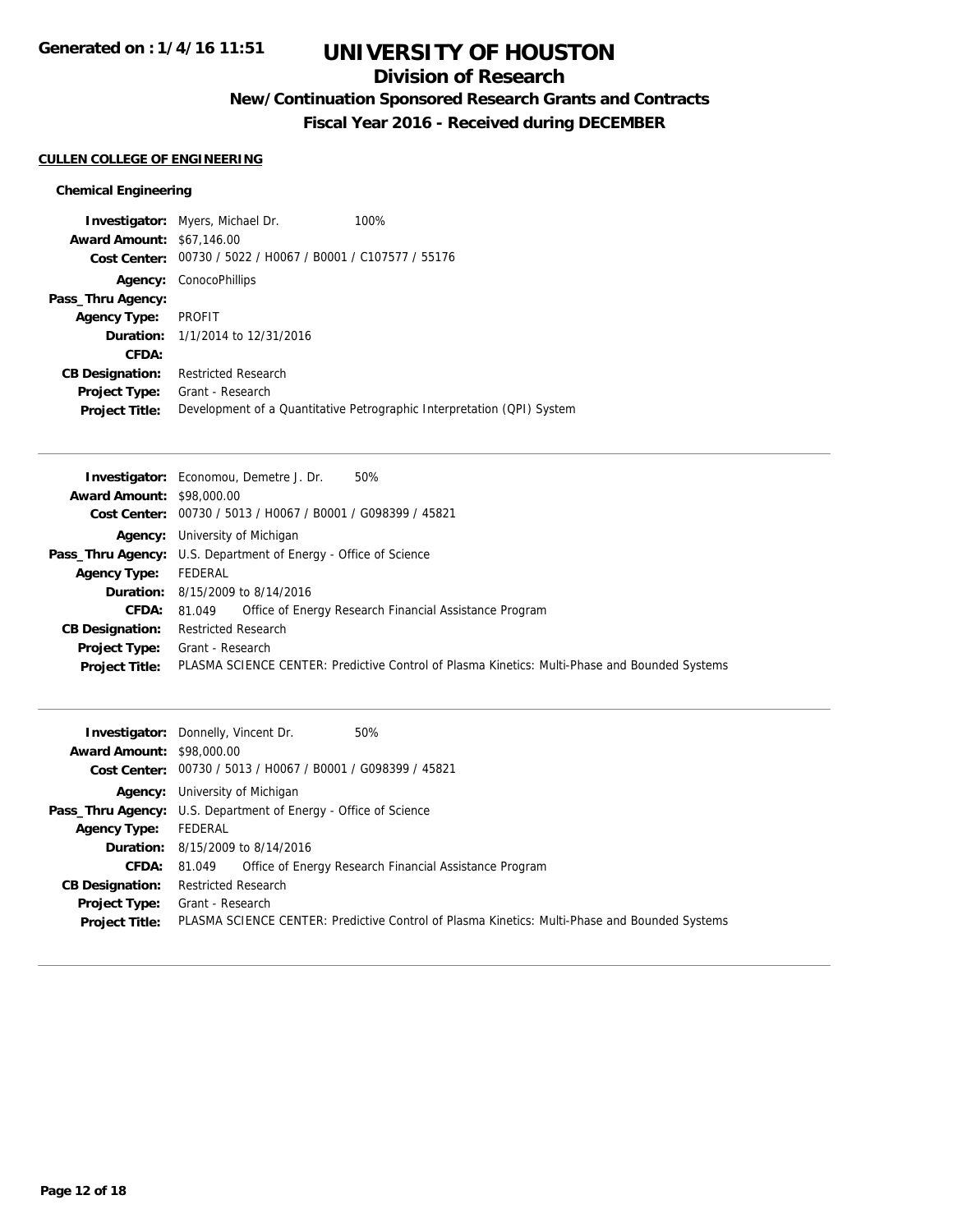## **Division of Research**

**New/Continuation Sponsored Research Grants and Contracts**

**Fiscal Year 2016 - Received during DECEMBER**

## **CULLEN COLLEGE OF ENGINEERING**

## **Electrical & Computer Engineering**

|                                  | <b>Investigator:</b> Contreras-Vidal, Jose Dr.<br>100%           |
|----------------------------------|------------------------------------------------------------------|
| <b>Award Amount: \$50,000.00</b> |                                                                  |
| Cost Center:                     | 00730 / 5021 / H0070 / B0001 / C110335 / 57686                   |
|                                  | <b>Agency: TIRR Foundation</b>                                   |
| Pass_Thru Agency:                |                                                                  |
| Agency Type: FOUNDATION          |                                                                  |
|                                  | <b>Duration:</b> 7/1/2015 to 6/30/2016                           |
| CFDA:                            |                                                                  |
| <b>CB Designation:</b>           | <b>Restricted Research</b>                                       |
| <b>Project Type:</b>             | Grant - Research                                                 |
| <b>Project Title:</b>            | Smart Powered Exoskeleton for Children with Lower Body Paralysis |

| Investigator: Pan, Miao Dr.<br><b>Award Amount:</b> | \$167,568.00                                   | 100%                                                                                                                |  |
|-----------------------------------------------------|------------------------------------------------|---------------------------------------------------------------------------------------------------------------------|--|
| <b>Cost Center:</b>                                 | 00730 / 5013 / H0070 / B0001 / G110994 / 58471 |                                                                                                                     |  |
| Agency:                                             | National Science Foundation                    |                                                                                                                     |  |
| Pass_Thru Agency:                                   |                                                |                                                                                                                     |  |
| <b>Agency Type:</b>                                 | FEDERAL                                        |                                                                                                                     |  |
| Duration:                                           | 9/23/2015 to 7/31/2019                         |                                                                                                                     |  |
| CFDA:                                               | 47.070                                         | Computer and Information Science and Engineering (CISE)                                                             |  |
| <b>CB Designation:</b>                              | <b>Restricted Research</b>                     |                                                                                                                     |  |
| <b>Project Type:</b>                                | Grant - Research                               |                                                                                                                     |  |
| <b>Project Title:</b>                               | <b>Networks</b>                                | CAREER: SpecMax: Spectrum Trading and Harvesting Designs for Multi-Hop Communications in Cognitive Radio            |  |
| Investigator:                                       | Contreras-Vidal, Jose Dr.                      | 100%                                                                                                                |  |
| <b>Award Amount:</b>                                | \$30,000.00                                    |                                                                                                                     |  |
| <b>Cost Center:</b>                                 | 00730 / 5021 / H0070 / B0001 / C110395 / 58466 |                                                                                                                     |  |
| Agency:                                             | <b>TIRR Foundation</b>                         |                                                                                                                     |  |
| Pass_Thru Agency:                                   |                                                |                                                                                                                     |  |
| <b>Agency Type:</b>                                 | <b>FOUNDATION</b>                              |                                                                                                                     |  |
| Duration:                                           | 9/1/2015 to 8/31/2016                          |                                                                                                                     |  |
| CFDA:                                               |                                                |                                                                                                                     |  |
| <b>CB Designation:</b>                              | <b>Restricted Research</b>                     |                                                                                                                     |  |
| <b>Project Type:</b>                                | Grant - Research                               |                                                                                                                     |  |
| <b>Project Title:</b>                               | exoskeleton for SCI survivors                  | Multi-session stability and anatomical sources of EEG signals for a brain-machine interface to a lower-body powered |  |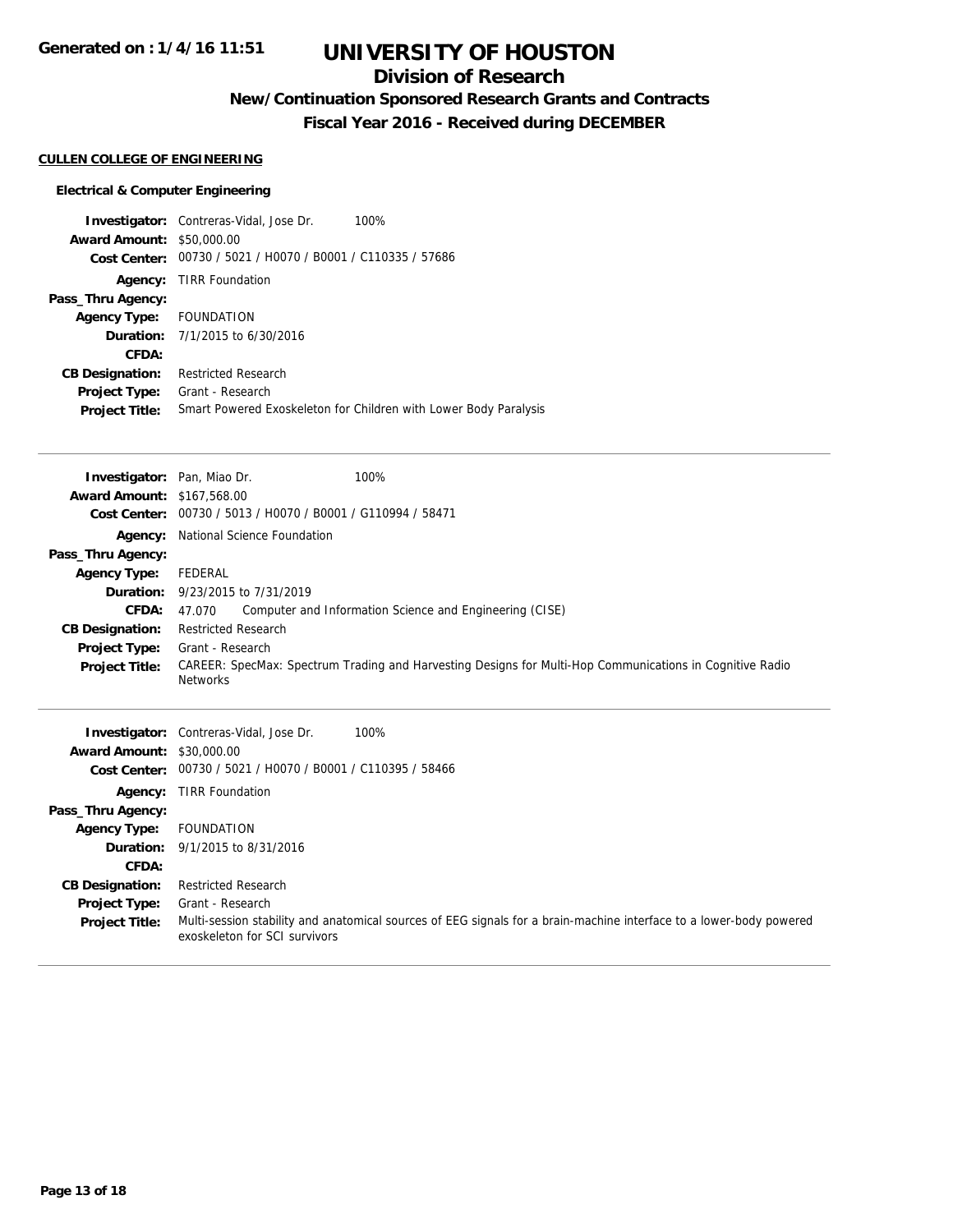## **Division of Research**

# **New/Continuation Sponsored Research Grants and Contracts**

**Fiscal Year 2016 - Received during DECEMBER**

## **CULLEN COLLEGE OF ENGINEERING**

## **Mechanical Engineering**

|                                  | <b>Investigator:</b> Song, Gangbing Dr.                     | 100%                                                                                                   |
|----------------------------------|-------------------------------------------------------------|--------------------------------------------------------------------------------------------------------|
| <b>Award Amount: \$18,910.00</b> |                                                             |                                                                                                        |
|                                  | Cost Center: 00730 / 5022 / H0073 / B0001 / C110975 / 58484 |                                                                                                        |
|                                  | <b>Agency: Cameron</b>                                      |                                                                                                        |
| Pass_Thru Agency:                |                                                             |                                                                                                        |
| <b>Agency Type:</b>              | PROFIT                                                      |                                                                                                        |
|                                  | <b>Duration:</b> 11/1/2015 to 10/1/2016                     |                                                                                                        |
| CFDA:                            |                                                             |                                                                                                        |
| <b>CB Designation:</b>           | <b>Restricted Research</b>                                  |                                                                                                        |
| Project Type:                    | Grant - Research                                            |                                                                                                        |
| <b>Project Title:</b>            |                                                             | Impedance based real time bolt pre-load monitoring of flanged structures using smart piezoceramic tape |

|                                                         | <b>Investigator:</b> Song, Gangbing Dr.                                                              | 100%                                                                                                                  |  |  |  |
|---------------------------------------------------------|------------------------------------------------------------------------------------------------------|-----------------------------------------------------------------------------------------------------------------------|--|--|--|
| <b>Award Amount: \$33.071.00</b><br><b>Cost Center:</b> | 00730 / 5022 / H0073 / B0001 / C110736 / 58452                                                       |                                                                                                                       |  |  |  |
|                                                         | Agency: OneSubsea LLC                                                                                |                                                                                                                       |  |  |  |
| Pass_Thru Agency:                                       |                                                                                                      |                                                                                                                       |  |  |  |
| <b>Agency Type:</b>                                     | <b>PROFIT</b>                                                                                        |                                                                                                                       |  |  |  |
| Duration:                                               | 11/30/2015 to 12/31/2015                                                                             |                                                                                                                       |  |  |  |
| <b>CFDA:</b>                                            |                                                                                                      |                                                                                                                       |  |  |  |
| <b>CB Designation:</b>                                  | <b>Restricted Research</b>                                                                           |                                                                                                                       |  |  |  |
| <b>Project Type:</b>                                    | Grant - Research                                                                                     |                                                                                                                       |  |  |  |
| <b>Project Title:</b>                                   |                                                                                                      | Numerical evaluation of the impact and optimal location of flow meter on a jumper and feasibility study of associated |  |  |  |
|                                                         | vibration mitigation using PTMD                                                                      |                                                                                                                       |  |  |  |
|                                                         | <b>Investigator:</b> Song, Gangbing Dr.                                                              | 100%                                                                                                                  |  |  |  |
| <b>Award Amount: \$49.531.00</b>                        |                                                                                                      |                                                                                                                       |  |  |  |
|                                                         | Cost Center: 00730 / 5022 / H0073 / B0001 / C110373 / 58423                                          |                                                                                                                       |  |  |  |
|                                                         | Agency: OneSubsea LLC                                                                                |                                                                                                                       |  |  |  |
| Pass_Thru Agency:                                       |                                                                                                      |                                                                                                                       |  |  |  |
| <b>Agency Type:</b>                                     | <b>PROFIT</b>                                                                                        |                                                                                                                       |  |  |  |
| Duration:                                               | 5/1/2015 to 4/30/2016                                                                                |                                                                                                                       |  |  |  |
| CFDA:                                                   |                                                                                                      |                                                                                                                       |  |  |  |
| <b>CB Designation:</b>                                  | <b>Restricted Research</b>                                                                           |                                                                                                                       |  |  |  |
| <b>Project Type:</b>                                    | Grant - Research                                                                                     |                                                                                                                       |  |  |  |
| <b>Project Title:</b>                                   | To conduct Test of PTMD Control of a Jumper in NASA JSC's NBL and To Perform Post-Test Data Analysis |                                                                                                                       |  |  |  |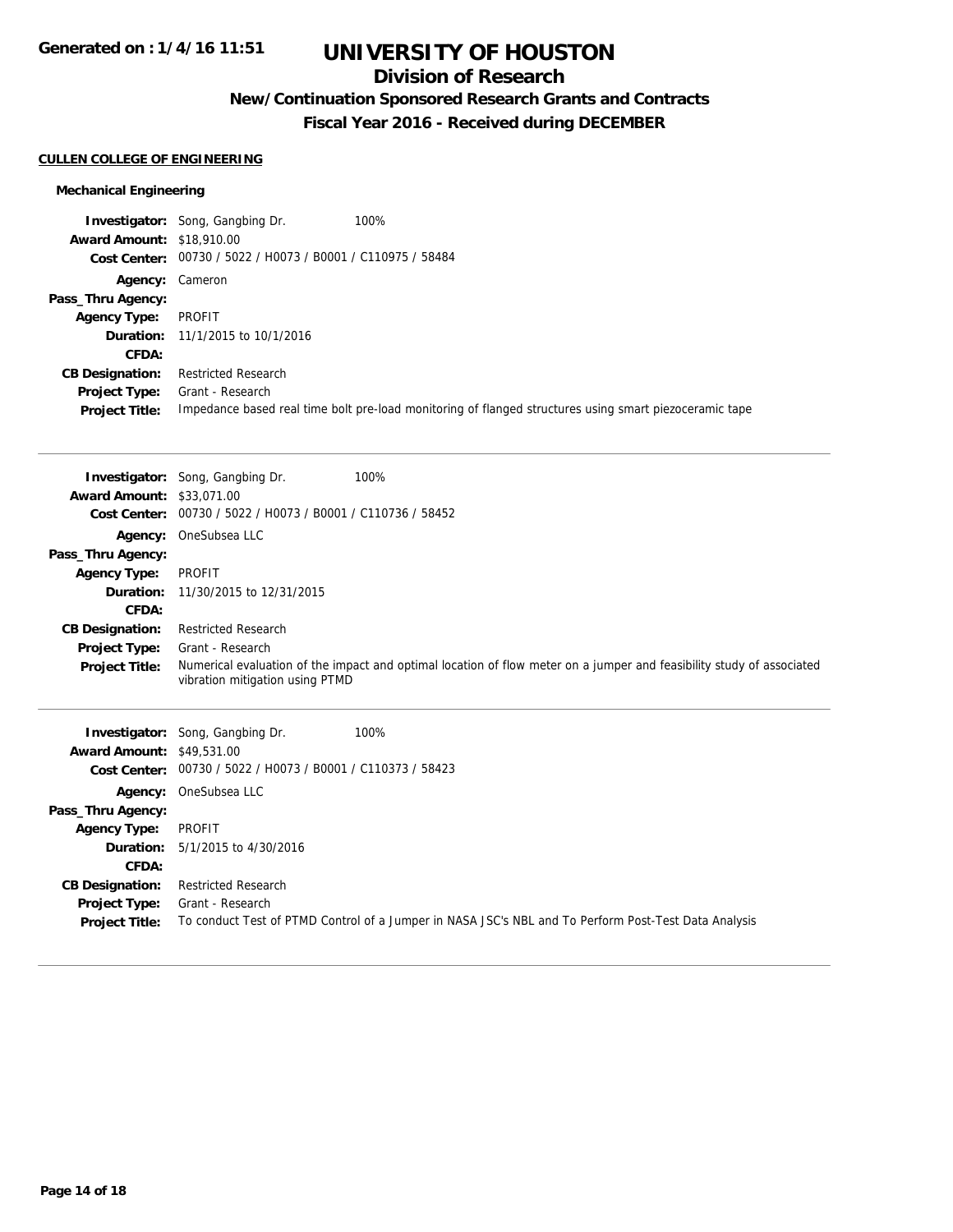## **Division of Research**

# **New/Continuation Sponsored Research Grants and Contracts**

**Fiscal Year 2016 - Received during DECEMBER**

### **DIVISION OF RESEARCH**

## **TIMES**

| Award Amount: \$758,727.00<br>Pass_Thru Agency:<br><b>Agency Type:</b><br><b>CFDA:</b><br><b>CB Designation:</b><br><b>Project Type:</b><br><b>Project Title:</b>                    | Investigator: Fletcher, Jack Dr.<br>45%<br>Cost Center: 00730 / 5013 / H0288 / B0001 / G103717 / 49978<br>Agency: National Institute of Child Health and Human Development<br>FEDERAL<br><b>Duration:</b> 12/1/2011 to 11/30/2016<br>93.865<br>Center for Research for Mothers and Children<br><b>Restricted Research</b><br>Grant - Research<br>Learning Disabilities Research Center                                                                                                                                                                   |
|--------------------------------------------------------------------------------------------------------------------------------------------------------------------------------------|----------------------------------------------------------------------------------------------------------------------------------------------------------------------------------------------------------------------------------------------------------------------------------------------------------------------------------------------------------------------------------------------------------------------------------------------------------------------------------------------------------------------------------------------------------|
| <b>Award Amount: \$21,000.00</b><br>Pass_Thru Agency:<br><b>Agency Type:</b><br>Duration:<br><b>CFDA:</b><br><b>CB Designation:</b><br><b>Project Type:</b><br><b>Project Title:</b> | Investigator: Alfano, Candice Dr.<br>42%<br>Cost Center: 00730 / 5013 / H0288 / B0001 / G108758 / 56643<br><b>Agency:</b> NASA - National Aeronautics and Space Administration - Johnson Space Center<br><b>FEDERAL</b><br>11/13/2014 to 11/12/2017<br>43.003<br>Basic Research, Educational Outreach, or Training in the area of Exploration<br><b>Restricted Research</b><br>Grant - Research<br>CHARACTERIZATION OF PSYCHOLOGICAL RISK, OVERLAP WITH PHYSICAL HEALTH, AND ASSOCIATED<br>PERFORMANCE IN ISOLATED, CONFINED, EXTREME (ICE) ENVIRONMENTS |
| <b>Award Amount: \$202,327.20</b><br>Pass_Thru Agency:<br><b>Agency Type:</b><br>Duration:<br><b>CFDA:</b><br><b>CB Designation:</b><br>Project Type:<br><b>Project Title:</b>       | Investigator: Francis, David Dr.<br>12%<br>Cost Center: 00730 / 5013 / H0288 / B0001 / G103717 / 49978<br>Agency: National Institute of Child Health and Human Development<br>FEDERAL<br>12/1/2011 to 11/30/2016<br>Center for Research for Mothers and Children<br>93.865<br><b>Restricted Research</b><br>Grant - Research<br>Learning Disabilities Research Center                                                                                                                                                                                    |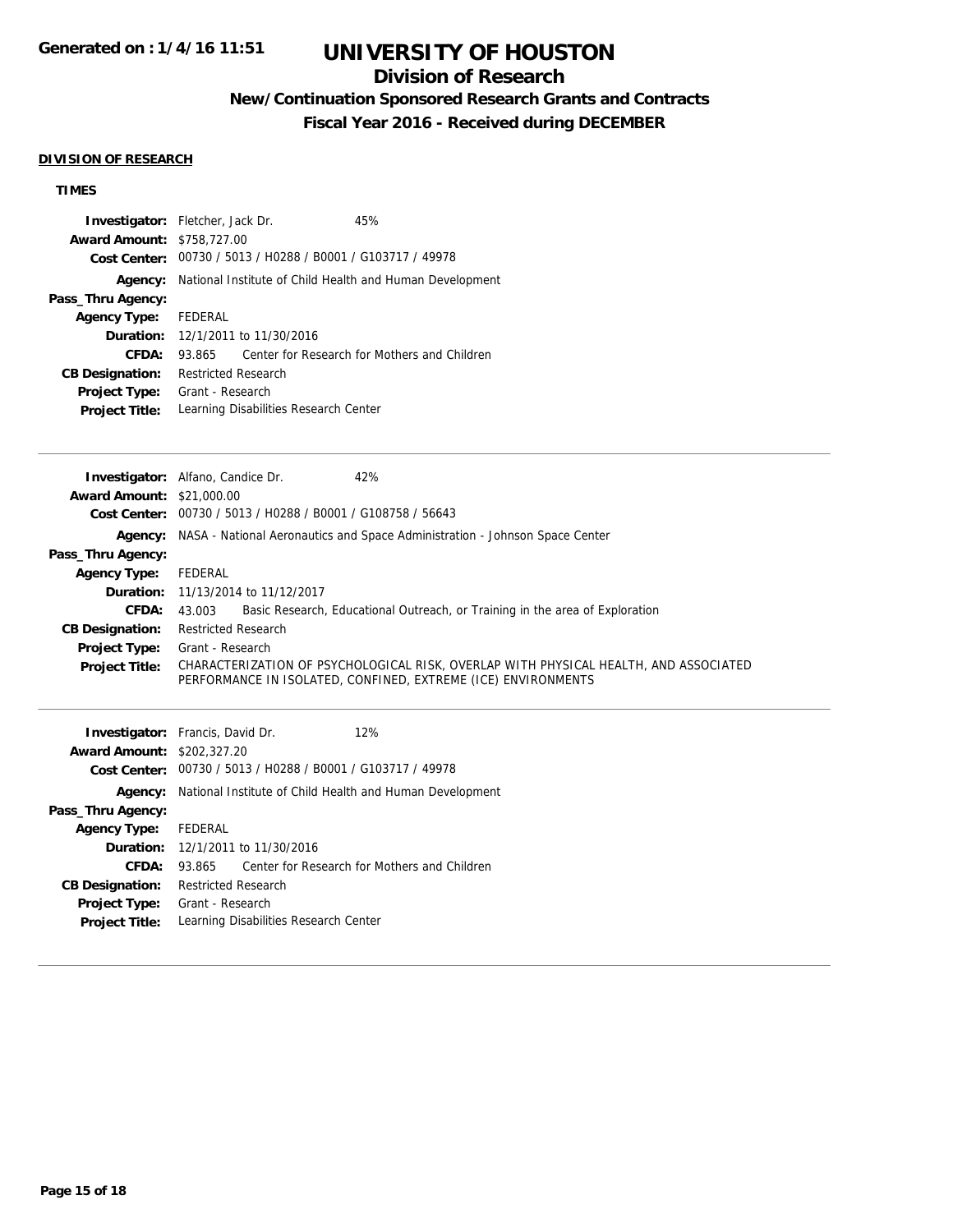## **Division of Research**

# **New/Continuation Sponsored Research Grants and Contracts**

**Fiscal Year 2016 - Received during DECEMBER**

#### **DIVISION OF RESEARCH**

## **TIMES**

| <b>Investigator:</b> Cirino, Paul Dr. |                                                             |  |  | 12%                                          |
|---------------------------------------|-------------------------------------------------------------|--|--|----------------------------------------------|
| <b>Award Amount: \$202,327,20</b>     |                                                             |  |  |                                              |
|                                       | Cost Center: 00730 / 5013 / H0288 / B0001 / G103717 / 49978 |  |  |                                              |
| Agency:                               | National Institute of Child Health and Human Development    |  |  |                                              |
| Pass_Thru Agency:                     |                                                             |  |  |                                              |
| Agency Type: FEDERAL                  |                                                             |  |  |                                              |
|                                       | <b>Duration:</b> 12/1/2011 to 11/30/2016                    |  |  |                                              |
| CFDA:                                 | 93.865                                                      |  |  | Center for Research for Mothers and Children |
| <b>CB Designation:</b>                | <b>Restricted Research</b>                                  |  |  |                                              |
| <b>Project Type:</b>                  | Grant - Research                                            |  |  |                                              |
| <b>Project Title:</b>                 | Learning Disabilities Research Center                       |  |  |                                              |

## **GRADUATE COLLEGE OF SOCIAL WORK**

#### **Child & Family for Innovative Research**

|                                  | <b>Investigator:</b> Dearing, Ronda Dr.<br>100%             |  |  |
|----------------------------------|-------------------------------------------------------------|--|--|
| <b>Award Amount: \$17,640.00</b> |                                                             |  |  |
|                                  | Cost Center: 00730 / 5013 / H0509 / B0001 / G110931 / 58475 |  |  |
|                                  | <b>Agency:</b> State University of New York - Buffalo       |  |  |
| Pass_Thru Agency:                | National Institute on Alcohol Abuse and Alcoholism          |  |  |
| <b>Agency Type:</b>              | FEDERAL                                                     |  |  |
|                                  | <b>Duration:</b> $9/1/2015$ to $3/31/2016$                  |  |  |
| CFDA:                            | Alcohol Research Programs<br>93.273                         |  |  |
| <b>CB Designation:</b>           | <b>Restricted Research</b>                                  |  |  |
| <b>Project Type:</b>             | Grant - Research                                            |  |  |
| <b>Project Title:</b>            | Enhancing Therapeutic Alliances in Alcoholism Treatment     |  |  |

|                              | <b>Investigator:</b> Narendorf, Sarah Dr.<br>100%           |  |  |
|------------------------------|-------------------------------------------------------------|--|--|
| <b>Award Amount: \$55.56</b> |                                                             |  |  |
|                              | Cost Center: 00730 / 5021 / H0509 / B0100 / C108516 / 55537 |  |  |
|                              | <b>Agency:</b> Greater Houston Community Foundation         |  |  |
| Pass_Thru Agency:            |                                                             |  |  |
| Agency Type: FOUNDATION      |                                                             |  |  |
|                              | <b>Duration:</b> $6/1/2014$ to $6/30/2015$                  |  |  |
| CFDA:                        |                                                             |  |  |
| <b>CB Designation:</b>       | Non Restricted Research                                     |  |  |
| <b>Project Type:</b>         | Grant - Research                                            |  |  |
| <b>Project Title:</b>        | Homeless Youth Count & Survey in Houston/Harris County      |  |  |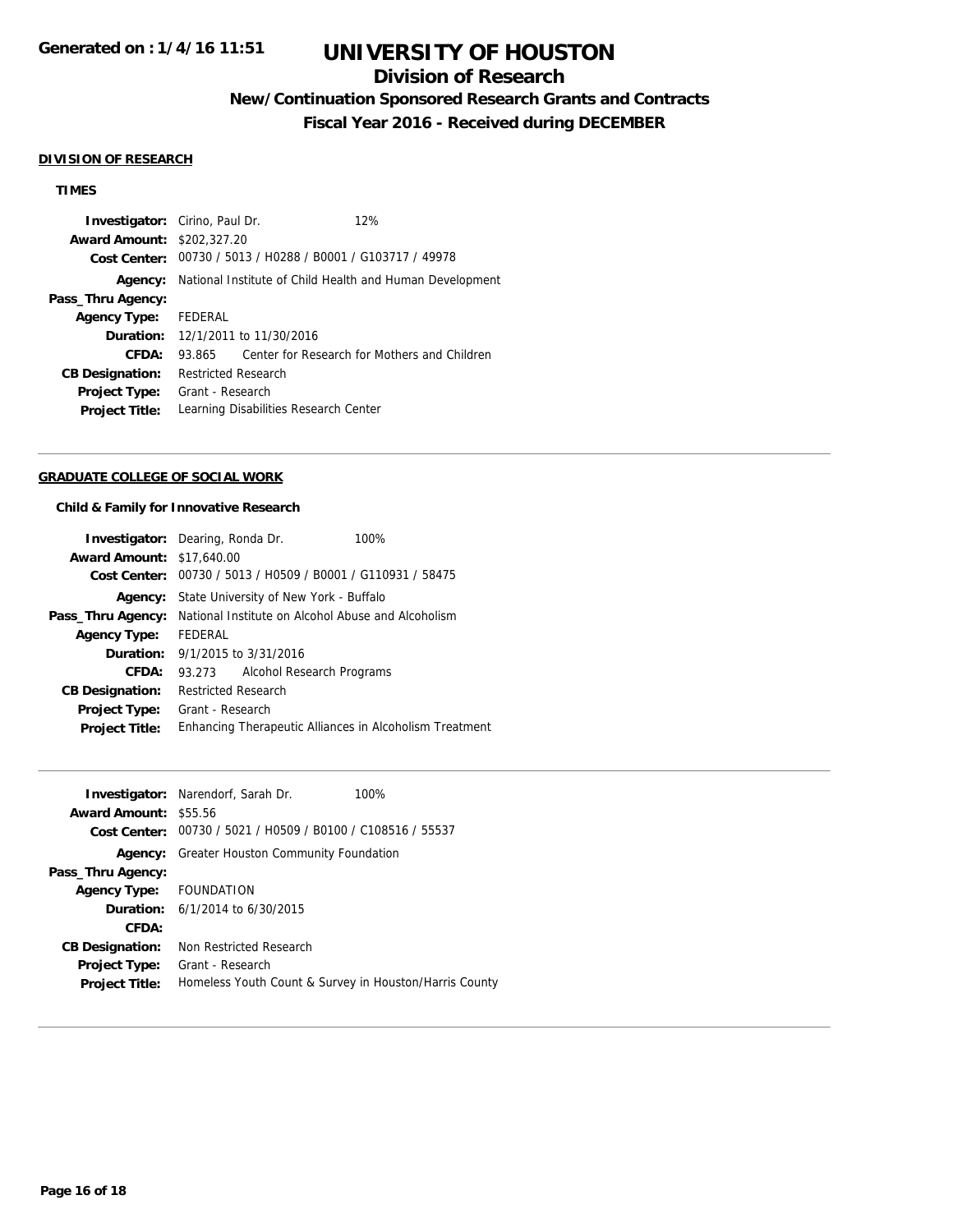## **Division of Research**

**New/Continuation Sponsored Research Grants and Contracts**

**Fiscal Year 2016 - Received during DECEMBER**

#### **VICE PRESIDENT FOR ADMINISTRATION**

### **KUHF - Radio**

**Investigator:** Shumate, Lisa Trapani Ms. 100% **Award Amount:** \$646,432.00 **Cost Center:** 00730 / 5021 / H0018 / C0001 / C111013 / 58432 **Agency:** Corporation for Public Broadcasting **Pass\_Thru Agency: Agency Type:** NON PROFIT **Duration:** 10/1/2015 to 9/30/2017 **CFDA: CB Designation:** Non Research **Project Type:** Grant - Public Service **Project Title:** Radio Community Service Grant 2016

#### **KUHT-TV**

|                                     | 100%<br><b>Investigator:</b> Shumate, Lisa Trapani Ms.      |
|-------------------------------------|-------------------------------------------------------------|
| <b>Award Amount: \$1,661,421.00</b> |                                                             |
|                                     | Cost Center: 00730 / 5021 / H0436 / C0001 / C111014 / 58435 |
|                                     | <b>Agency:</b> Corporation for Public Broadcasting          |
| Pass_Thru Agency:                   |                                                             |
| <b>Agency Type: NON PROFIT</b>      |                                                             |
| <b>Duration:</b>                    | 10/1/2015 to 9/30/2017                                      |
| CFDA:                               |                                                             |
| <b>CB Designation:</b>              | Non Research                                                |
| <b>Project Type:</b>                | Grant - Public Service                                      |
| <b>Project Title:</b>               | <b>Television Community Service Grant 2016</b>              |
|                                     |                                                             |